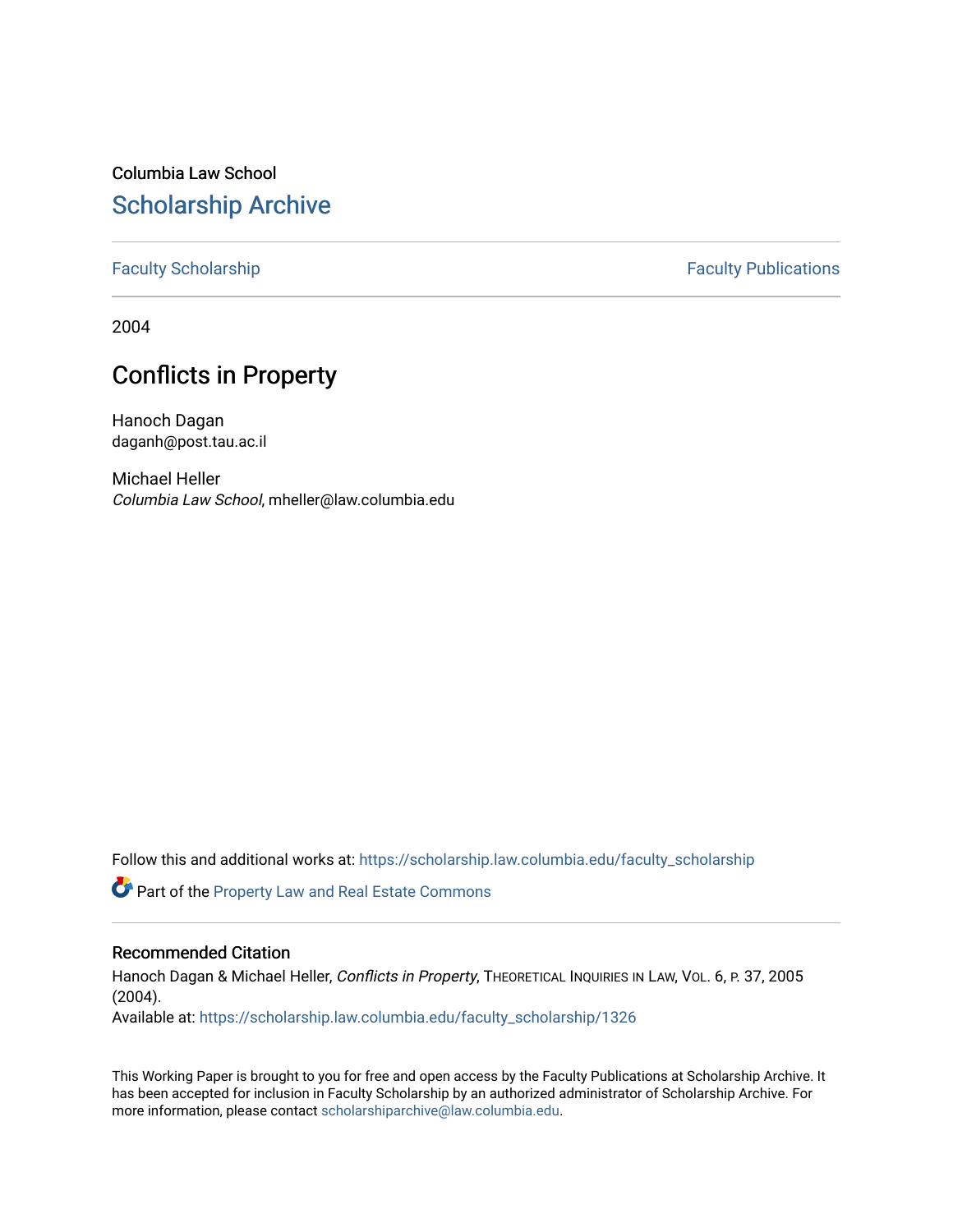## CONFLICTS IN PROPERTY

*Hanoch Dagan & Michael Heller*

*Hanoch Dagan Tel-Aviv University of Faculty of Law Ramat-Aviv, Tel-Aviv 69978 ISRAEL daganh@post.tau.ac.il*

> *Michael Heller Columbia Law School 435 West 116th St New York, NY 10025* mhelle@law.columbia.edu

> > *May 18, 2004 Draft*

*© Hanoch Dagan & Michael Heller, 2004*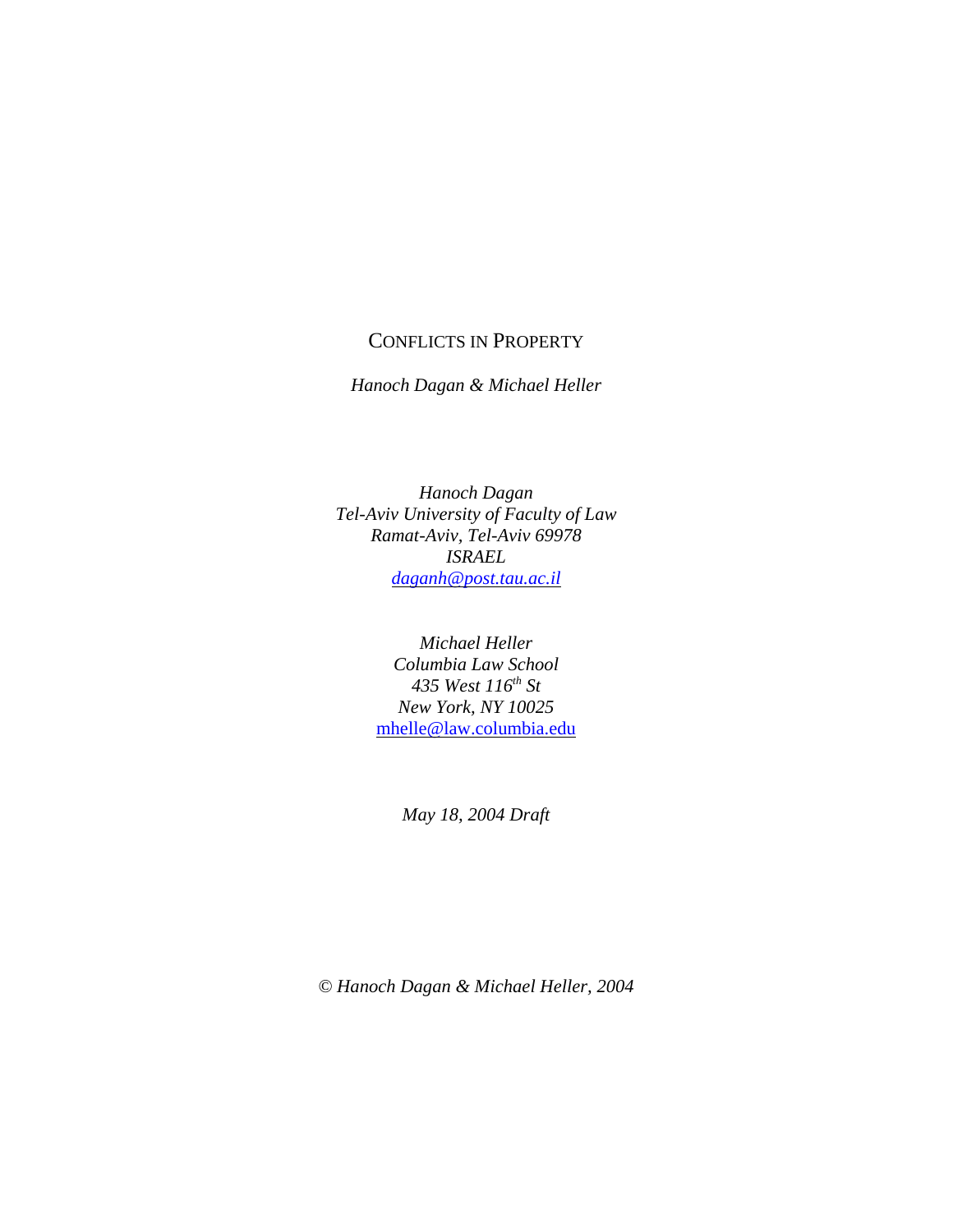# CONFLICTS IN PROPERTY *Hanoch Dagan & Michael Heller*

## TABLE OF CONTENTS

| B. Avoiding and Managing Conflicts of Interests 4                 |
|-------------------------------------------------------------------|
| A. Conflict Management and the Character of Property Institutions |
|                                                                   |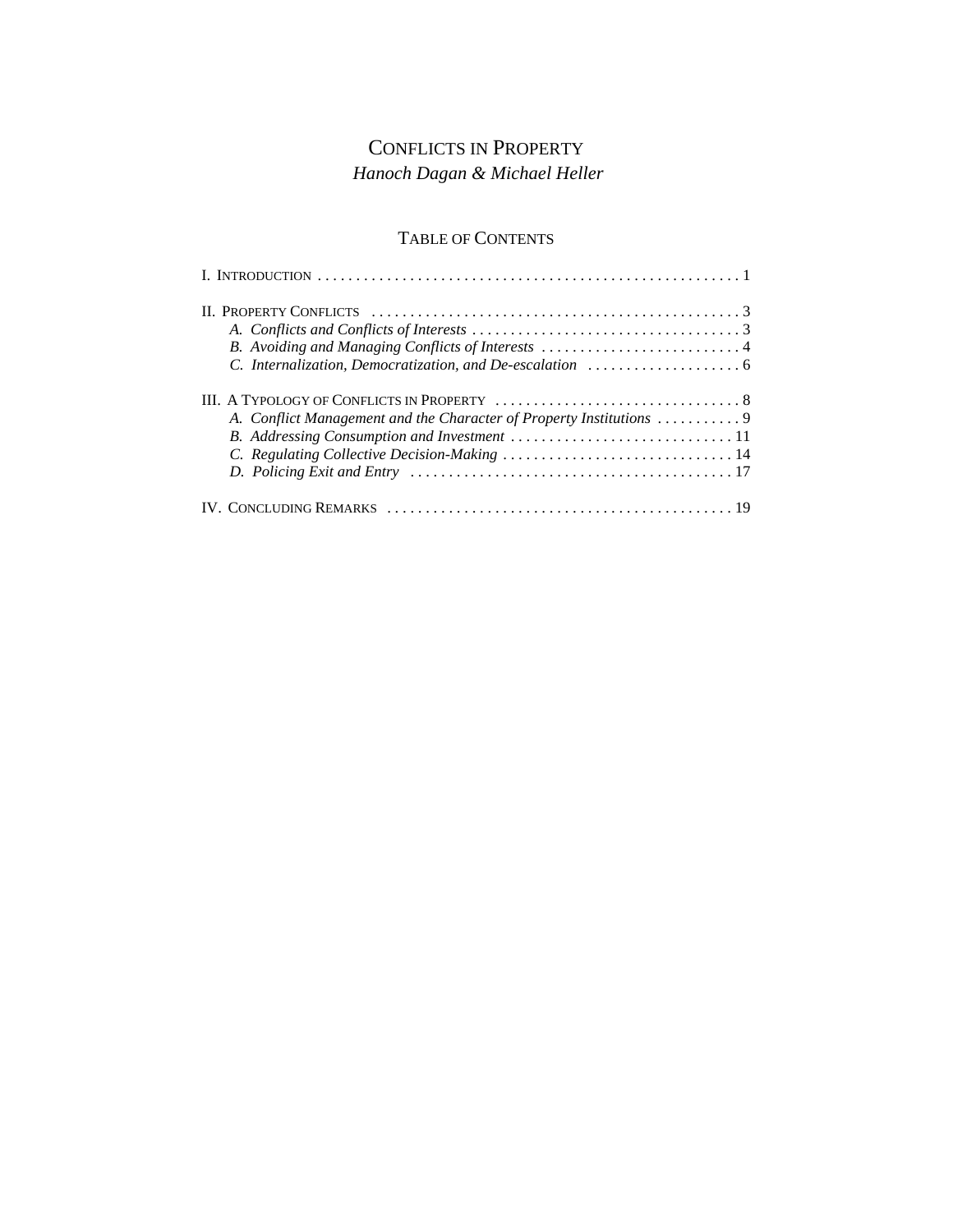## CONFLICTS IN PROPERTY *Hanoch Dagan & Michael Heller*\*

#### I. INTRODUCTION

Property is conflict. More precisely, property exists to govern conflicts. Property conflicts come in two forms: conflicts of individuals and conflicts of interest. While the first form has received most scholarly attention, the second has quietly come to dominate the development of property law. This Article brings conflicts of interest to the fore.

Conflicts of individuals have long been the paradigmatic property struggle. We both want to fish; there are not enough fish. I got there first; so I argue the fish are mine. Based on a rule of "first possession" for governing such interpersonal conflicts, the state may give me a property right such that I can exclude you from the fish. "Trespass" is another such rule. I own Blackacre; you own Whiteacre. The state allows us each to exclude the other. If I want to cross your Whiteacre, I must acquire the right from you. According to this conception, the drama of property consists in furthering a productive struggle between autonomous excluders, with each individual cloaked in the Blackstonian armor of "sole and despotic dominion."

From this perspective, conflict of interests are never good. They represent war within rather than among individuals. Individuals at war with themselves are disabled from acting forthrightly and decisively as market transactors. So, when conflicts of interest do arise, they should be eliminated. People can avoid them in two ways. They can redefine the underlying relationship so there is no longer a conflict, or they can disclose the conflict so there is no longer a betrayal of trust. Either escape or disclosure restores the parties to their autonomous status as formally-equal, unconflicted parties, all contributing in their own self-interested ways to creation of well-functioning markets. But this is an impoverished view of property.

Focusing on productive competition overlooks the equal value of productive cooperation. Large parts of property law encourage productive cooperation by helping people manage conflicts of interest rather than avoid them. I want to fish from our lake and I want us to leave fish for our children; I want to irrigate our land and I want your help in harvesting. Often, an individual or a subset of owners decide how a group's resource will be used—consumed and invested, managed, and alienated. Disclosure

Professor of Law and Jurisprudence, Tel-Aviv University Faculty of Law and Lawrence A. Wien Professor of Real Estate Law, Columbia Law School, respectively. Thanks to Gideon Parchomovsky and the participants at the Theoretical Inquiries in Law Conference on Conflicts of Interest hosted at the University of Pennsylvania Law School. Thanks also to Michael Kohler for invaluable research assistance.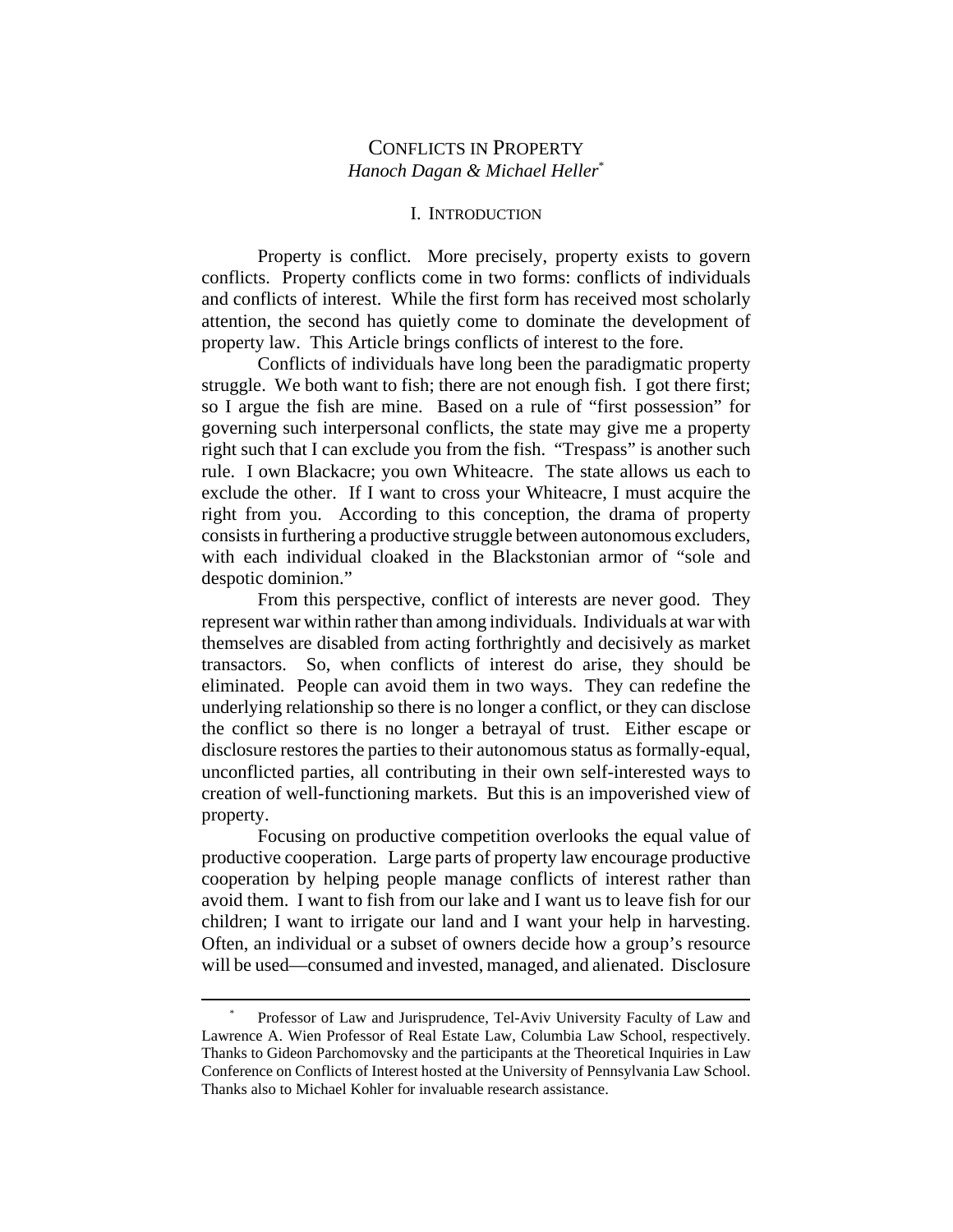cannot effectively address difficulties of conflicts of interests that inhere in such cases, and escape means giving up the advantages of cooperation through property.

Property law knows better than these two disappointing strategies. A thick and rather sophisticated set of property rules encourage decisionmakers not only to satisfy their self-interest, but also to take into account the interests of their fellow group members. The state addresses these intrapersonal conflicts through laws of co-ownership, partnership, or marital property, for example. According to this conception, the drama of property consists in creating governance institutions that manage conflicts of interest arising within those individuals who control, use, or transfer group resources.

A conflict of interest can be more sharply defined. We can say that someone has a conflict of interest if, and only if, that individual (1) is in a relationship with another requiring the exercise of judgment on the other's behalf, and (2) has some interest tending to interfere with the proper exercise of judgment in that relationship.<sup>1</sup> For the purposes of this definition,"the relationship required must . . . involve one person trusting (or, at least, being entitled to trust) another to do something for her—exercising judgment in her service."<sup>2</sup> Managing conflict stands for any "partial realigning of interests, not enough to eliminate the conflict of interest but enough to make it seem likely that benefits will more than repay the costs."3

This concern for "partial realigning of interests" can help bring large areas of property law into focus. While property law encourages individuals to compete productively, it also encourages them to govern group resources so as to create the economic and social gains possible from cooperation. In this conception, conflicts of interest play a subtle role, to be avoided in some circumstances, managed in others. A well-governed property system fosters both productive competition and productive cooperation, autonomy and interdependence, exclusion and governance, avoidance and management of conflicts of interest.

In this Article, we situate the management of conflicts of interests at the core of property governance. Part II demonstrates how property governance solves conflicts of interest for individuals acting in their own self-interest and as decision-makers over group resources in which they have a stake. We tease out the governance mechanisms by which property

<sup>1</sup> *See* MICHAEL DAVIS, *Introduction, in* CONFLICT OF INTEREST IN THE PROFESSIONS 8 (Michael Davis & Andrew Stark, eds. 2001).

 $^{2}$  Id.

Id. at 12-14.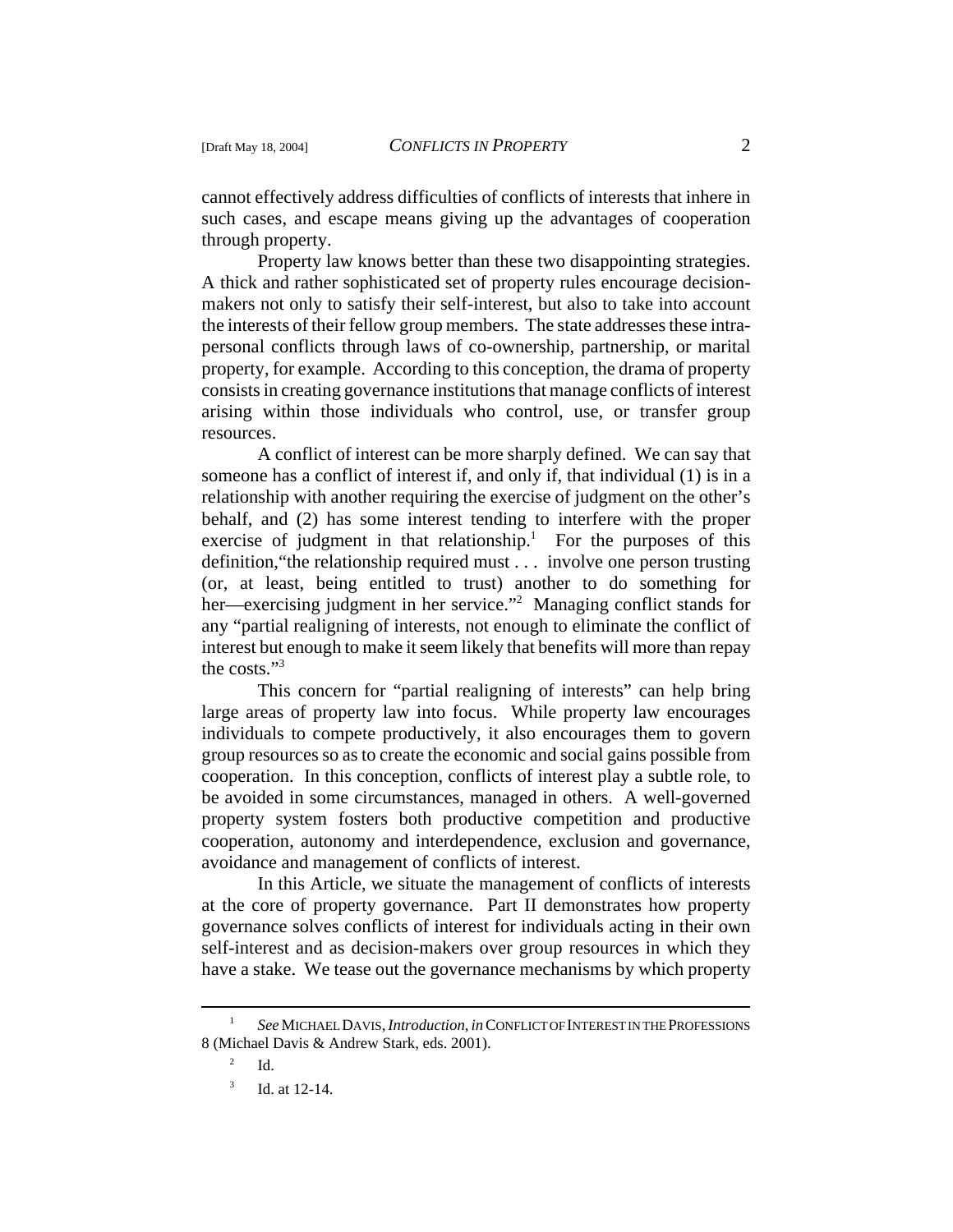law helps people manage these conflicts, create interdependence, and achieve the gains possible from productive cooperation. More particularly, we show how property governance serves to (a) internalize, (b) democratize, and (c) de-escalate conflicts–three mechanisms that allow people to engage safely in productive cooperation, rather than always falling back to competition.

Part III explains the patterns that emerge from the heterogeneous solutions that property law provides to manage conflicts of interests. First, we show that the ratio of economic to social benefits in a particular group resource setting best predicts and best justifies the property form chosen for managing conflicts. Second, we show that when "economic" considerations predominate in managing a group resource, the property form typically uses formal and foreground mechanisms for "partial realigning of interests," while property forms usually use informal and background safety net rules at the "social" end of the group resource spectrum. Third, and finally, we show that substantive rules for managing conflicts also ranges predictably along the economic to social spectrum, with contribution-based allocation of rights and responsibilities at one end, and egalitarian substantive rules at the other. The conflicts of interest prism helps make sense of an otherwise bewildering array of discrete property doctrines.

#### II. PROPERTY CONFLICTS

### *A. Conflicts and Conflicts of Interests*

Currently, most property scholars seem to have little interest in conflicts of interest and their regulation. This is not to say that conflicts are alien to property. Quite the contrary. In the conventional view, conflicts pervade property. But these are conflicts of a very different type. The conventional narrative of property is one of conflicts between autonomous excluders.<sup>4</sup>

The Blackstonian tradition, which conceptualizes property as sole and despotic dominion,<sup>5</sup> invites and supports this analysis. While no one seriously thinks anymore that property always and necessarily entails

<sup>4</sup> *See* CAROL M. ROSE, *Property as Storytelling: Perspectives from Game Theory, Narrative Theory, Feminist Theory, in* PROPERTY AND PERSUASION: ESSAYS ON THE HISTORY, THEORY, AND RHETORIC OF OWNERSHIP 25 (1994).

WILLIAM BLACKSTONE, 2 COMMENTARIES ON THE LAWS OF ENGLAND \*2 (University of Chicago ed., 1979) (1765-69).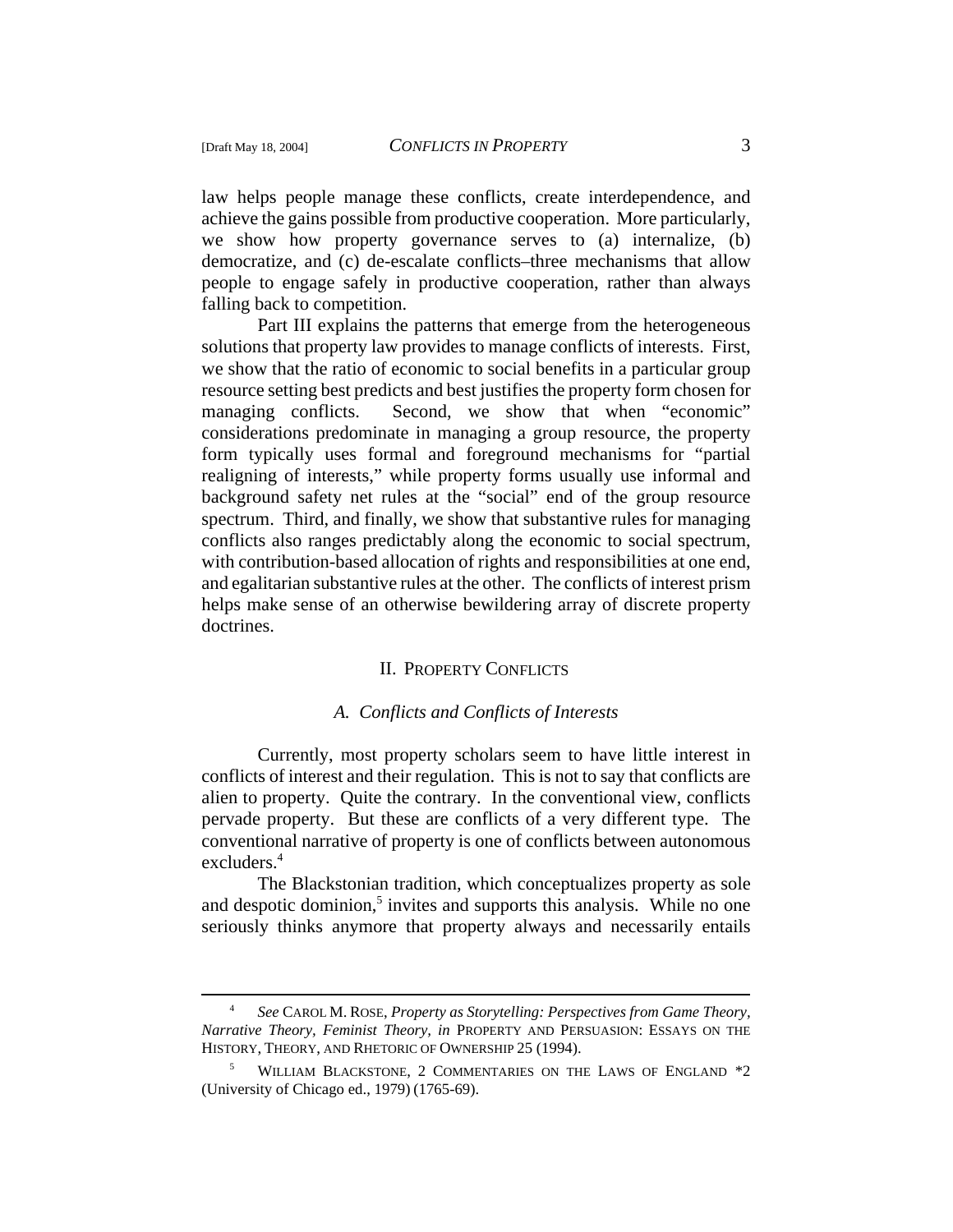unqualified dominion,<sup>6</sup> the conception of "property as exclusion" is still perceived as the regulative idea of private property.<sup>7</sup> If indeed property is *about* exclusion, as scholars such as Thomas Merrill and James Penner have recently argued,<sup>8</sup> then the doctrinal home for property conflicts is trespass law. As the paradigmatic doctrine for regulating conflicts between strangers, trespass law seems to have very little to do with conflicts of interest and their regulation. Because conflicts of interest require a background relationship in which one is entitled to *trust* another person, this concept seems indeed to be irrelevant to the main actors in property dramas—excluders with no strong entitlement to each other's trust.

We do not deny that property is *also* about exclusion: conflicts giving rise to trespass law are part of the landscape of property. But the traditional discourse, with its focus on exclusion, independence, and competition, overstates its case. Exclusion can exhaust the field of property only if one, somewhat arbitrarily, sets aside large parts of what is property law, at least according to the conventional understanding found in the case law, Restatements, and academic commentary. Property institutions provide structures for various types of interpersonal relationships—from strangers and market transactors through landlords and tenants, members of a local community, neighbors, co-owners and partners, to the intimate relationship among family members.<sup>9</sup> Accordingly, people experience property as both a locus of competition and an arena for cooperation. In other words, governance—the ongoing management of cooperative relationships— typifies property at least as much as exclusion does. For this reason, the concept of conflict of interest and the discussion of strategies for regulating conflicts of interest can highlight important aspects of property law.

### *B. Avoiding and Managing Conflicts of Interests*

Property law is filled with diverse mechanisms for dealing with conflicts of interest. Some of these rules allow people to avoid conflicts of interest; others—of particular interest to this Article—help them manage conflicts of interest.

<sup>6</sup> Even Blackstone didn't. *See* Carol M. Rose, *Canons of Property Talk, or, Blackstone's Anxieties*, 108 YALE L.J. 601 (1998)

<sup>7</sup> *See* Jeremy Waldron, *Property Law*, in A COMPANION TO PHILOSOPHY OF LAW AND LEGAL THEORY 6 (Dennis Patterson ed., 1999).

<sup>8</sup> *See* Thomas W. Merrill, *Property and the Right to Exclude*, 77 NEB.L.REV. 730, 730 (1998)*;* JAMES E. PENNER, THE IDEA OF PROPERTY IN LAW 103 (1997).

<sup>9</sup> For an account of this realist conception of property, see Hanoch Dagan, *The Craft of Property,* 91 CALIF. L. REV 1517 (2003).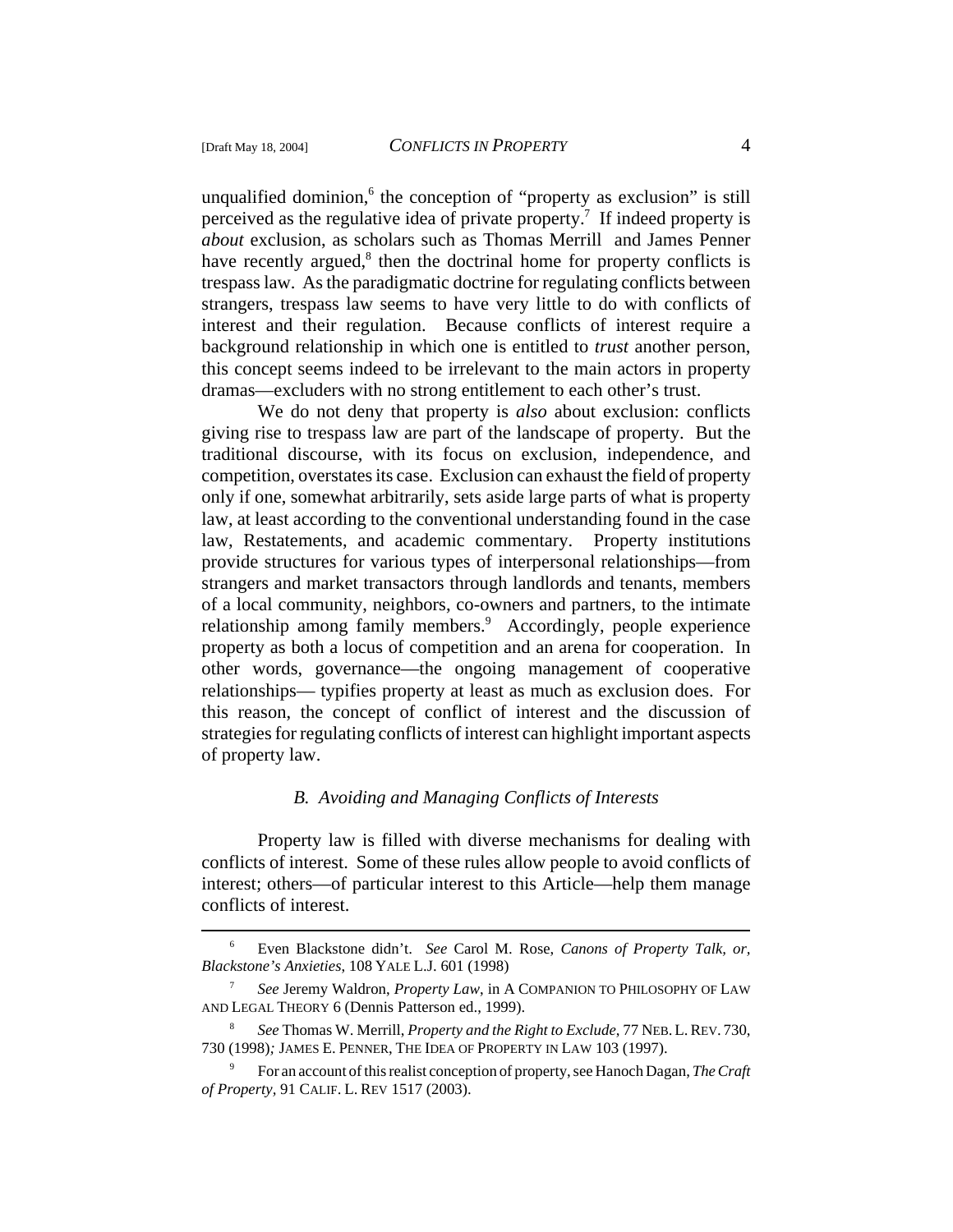Because of our societal commitment to exit, property law does, and indeed should, allow people to avoid, rather than manage, conflicts of interest. Exit is a bedrock liberal value. It stands for the right to withdraw or refuse to engage; it is the ability to dissociate, to cut oneself out of a relationship with other persons.<sup>10</sup> The commitment of (liberal) law to exit—to the idea of open boundaries that enable geographical, social, familial, and political mobility—"enhances the capacity for a self-directed life, including the capacity to form, revise, and pursue our ends."11 Thus, for example, in the co-ownership and marital property areas, partition and divorce are simple mechanisms for escaping conflicts of interest. We value exit so highly that mechanisms such as partition or divorce are essentially unwaivable.<sup>12</sup> These mechanisms recast resource struggles from conflicts of interest into conflicts of individuals, shifting people from productive cooperation to productive competition.

Avoidance has been relatively better documented over the years and proves less germane to the more theoretically-promising issues involved in managing conflicts of interest. So, instead of focusing first on partition or divorce, we look at how property law facilitates cooperation for people who do want to work together. The challenge of what we call liberal commons institutions, such as co-ownership and marriage, is to facilitate people's ability to gain the economic and social benefits of productive cooperation in the difficult context where the possibility of exit—of escaping the conflicts of interests inherent in property governance—threatens the very possibility of trust and reciprocity.13

To face this challenge, each of these property institutions contains rules for managing conflicts of interests in three spheres of decision-making that may affect the collective interest in a resource: decisions about consumption and investment; about management; and about allocation. Each of these spheres can be helpfully analyzed as a means for "partial realigning of interests." Given the multiplicity and apparent diversity of property governance rules in each of these spheres, however, even a bare catalogue of these rules would be a daunting and unproductive task. So, we do not attempt a full restatement. Instead, our task here is to highlight some

<sup>10</sup> *See* ALBERT O. HIRSCHMAN, EXIT, VOICE, AND LOYALTY 19-21 (1970).

<sup>11</sup> Leslie Green, *Rights of Exit*, 4 LEGAL THEORY 165, 176 (1998); *see also* Michael Walzer, *The Communitarian Critique of Liberalism*, 18 POL. THEORY 6, 11-12, 15-16, 21 (1990).

<sup>12</sup> *See respectively* Hanoch Dagan & Michael A. Heller, *The Liberal Commons*, 110 YALE L.J.549,567-70 (2001); Carolyn J. Frantz & Hanoch Dagan, *Properties of Marriage,* 104 COLUM. L. REV. 75, 85-87 (2004).

<sup>13</sup> *See generally* Dagan & Heller, *supra* note 12.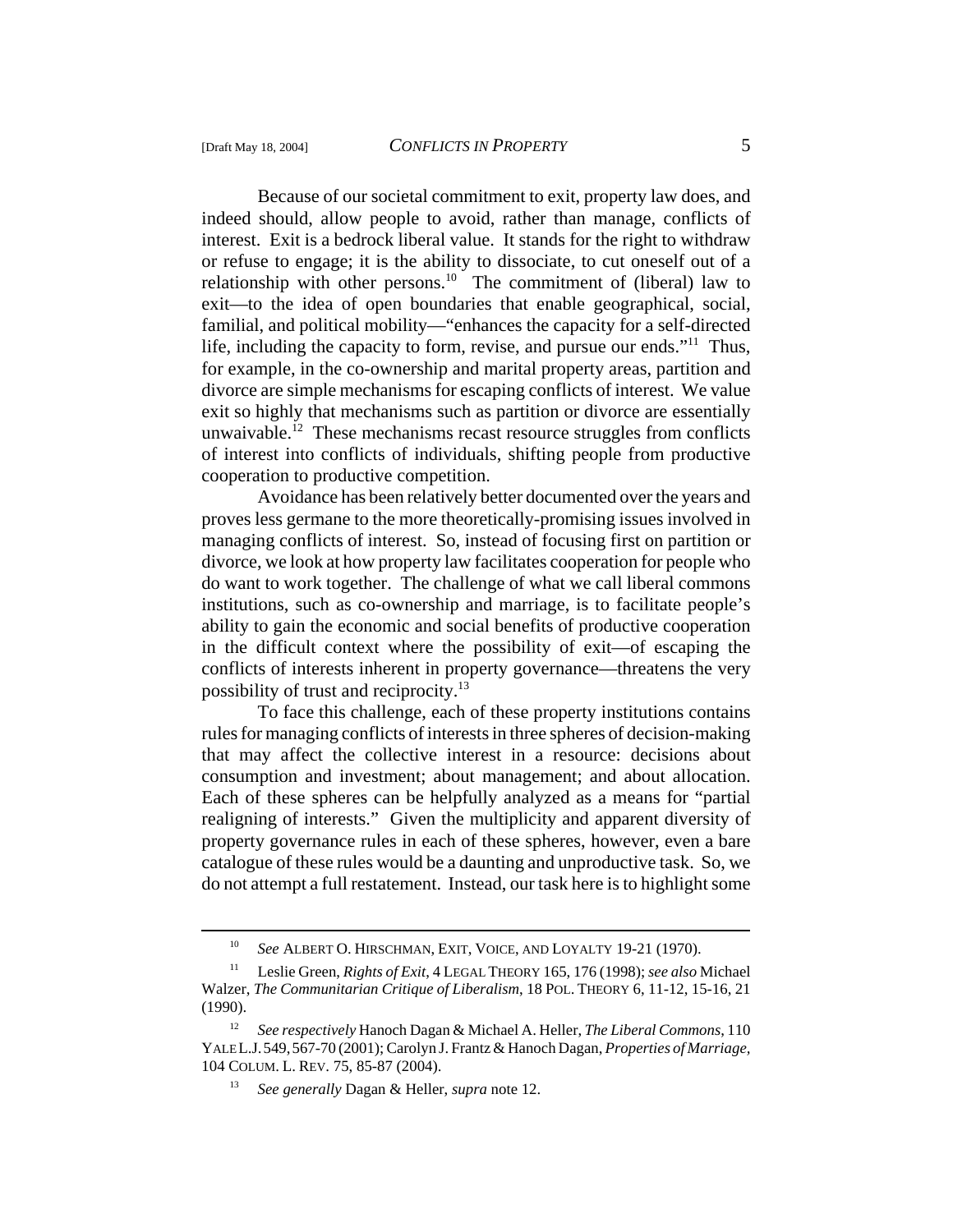patterns that emerge across a wide set of these institutions and show how property law provides a general set of solutions to conflicts of interest.

#### *C. Internalization, Democratization, and De-escalation*

Canvassing property law as a whole, we uncover three primary tools that property law has developed to manage conflicts of interest: internalizing externalities; democratizing management; and de-escalating transactions. Internalization, democratization and de-escalation solutions roughly correspond to the conflict of interest dilemmas that arise from consumption and investment, collective governance and decision-making, and policing exit from and entry into group property resources.

(1) *Internalization*. Consider cases where individuals want to transform the group resource, either by taking something out for their individual benefit, or investing something that may benefit the others. A co-owner wants to chop down trees on co-owned land, or to invest in machinery for the common enterprise; people want to invest in businesses but are worried that their associates might impose upon them excessive liabilities. In these instances, the individual's self-interest may diverge from their interest in their co-owners' or partners' welfare. Property law offers a range of doctrines for managing these conflicts.

One common approach to conflicts of interest regarding consumption of and investment in group resources is to interpose governance rules that partially or wholly concentrate the costs or benefits of such a decision on the individual. For example, the co-owner may have to account to the community for the value of trees chopped, and may be able to keep at least some of the gains attributable to his or her individual investment in the commons resource.<sup>14</sup> Likewise, a variety of property-holding forms—such as the limited liability company, limited liability partnership, and the limited liability limited partnership—offer mechanisms allowing members to participate in management and control but also constrain the liability of members for the actions of their co-adventurers.15 By internalizing the consequences of individual decision-

<sup>14</sup> *Id.* at 584-86.

<sup>15</sup> *See* J. WILLIAM CALLISON & MAUREEN A. SULLIVAN, LIMITED LIABILITY COMPANIES: A STATE-BY-STATE GUIDE TO LAW AND PRACTICE (2003). For two representative examples, see TEX. REV. CIV. STAT. ANN. art. 6132a-1, § 3.03 (Vernon Supp. 2004) (limited partner's liability for debts of or claims against the partnership is limited to the limited partner's capital contribution to the partnership plus any additional amounts agreed to be contributed); KY.REV.STAT.ANN. §362.220 (Michie 2002) (partner in a registered limited liability partnership personally liable only for his own negligence, malpractice, wrongful acts, and misconduct).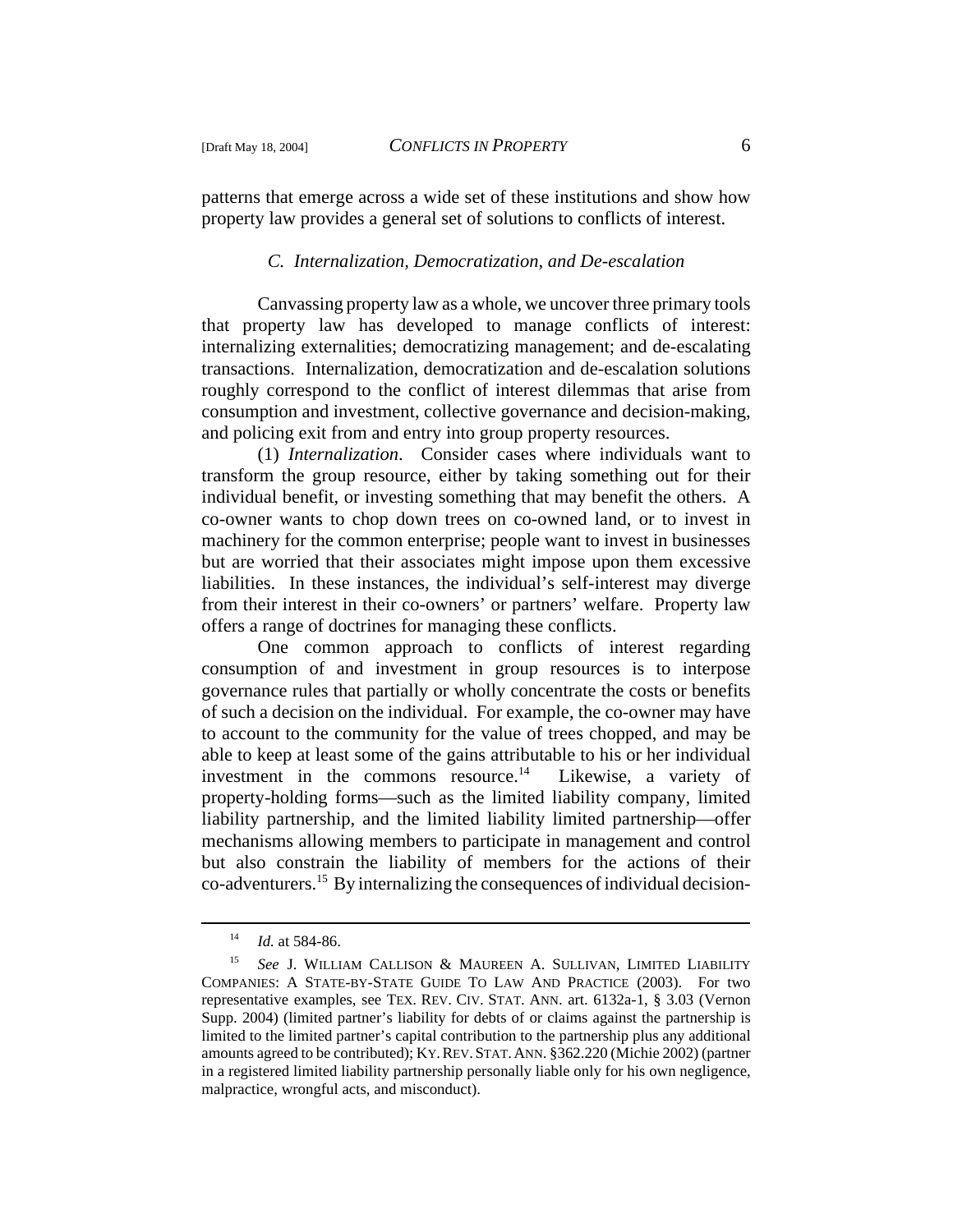making, property governance rules regarding consumption and investment help people take autonomous decisions regarding the group resource while preserving productive cooperation. Internalization proves to be a powerful path to managing conflicts of interest.

(2) *Democratization*. Sometimes a community may decide to reserve certain types of management decisions to the group as a whole, rather than allowing individual autonomy, say for decisions that have larger or more enduring consequences for the resource. For example, a unit owner may want the condominium to put a new roof on the building, or a spouse may want to mortgage the family house. Again, the individual owner's self-interest and their regard for the community's interest may diverge.

To address conflicts of interest that go to fundamental management decisions, property law often limits the scope of action open to individuals and shifts decision-making to a sphere of democratic self-governance. Condo owners or spouses may be disabled from acting directly. Property law instead interposes governance institutions that empower owners to act indirectly, such as through an elected condo board or through joint agreement in a community property.<sup>16</sup> There are many such conflicttransforming institutions that align individual and group goals by aggregating individual preferences or objectives. These range from democratic participatory institutions, like a simple majority rule, to representative or hierarchical mechanisms, such as a condo board in a common interest community or a board of directors in a close corporation.<sup>17</sup>

(3) *De-escalation*. In many cases, people just don't want to manage conflicts. They want to avoid them, leave a bad relationship, and get on with their lives (or opt for exclusion and autonomy). Property law offers a range of governance tools for de-escalating the conflicts of interests that arise as people exit from and enter into cooperative property institutions. For example, rules like rights of first refusal, cooling off periods, and exit taxes are intended to ease conflicts of interest by allowing the individual to leave, but to do so in a way that is community-enhancing.<sup>18</sup> Similarly, rules regarding who can enter a community, and the terms of entry, help to deescalate conflicts. By exercising some control over who enters, existing

<sup>16</sup> *See respectively, e.g.*, RESTATEMENT (THIRD) OF SERVITUDES Ch.6 Pt. D (2000); J. Thomas Oldham, *Management of the Community Estate During an Intact Marriage*, 56 L. & CONTEMP. PROBS. 99, 112-115 (1993) (discussing representational management of community property arising by operation of law).

<sup>17</sup> *See, e.g.,* Henry Hansmann, *Condominium and Cooperative Housing: Transactional Efficiency, Tax Subsidies, and Tenure Choice*, 20 J.LEGAL STUD.25 (1991).

<sup>18</sup> *See* Dagan & Heller, *supra* note 12, at 598-601.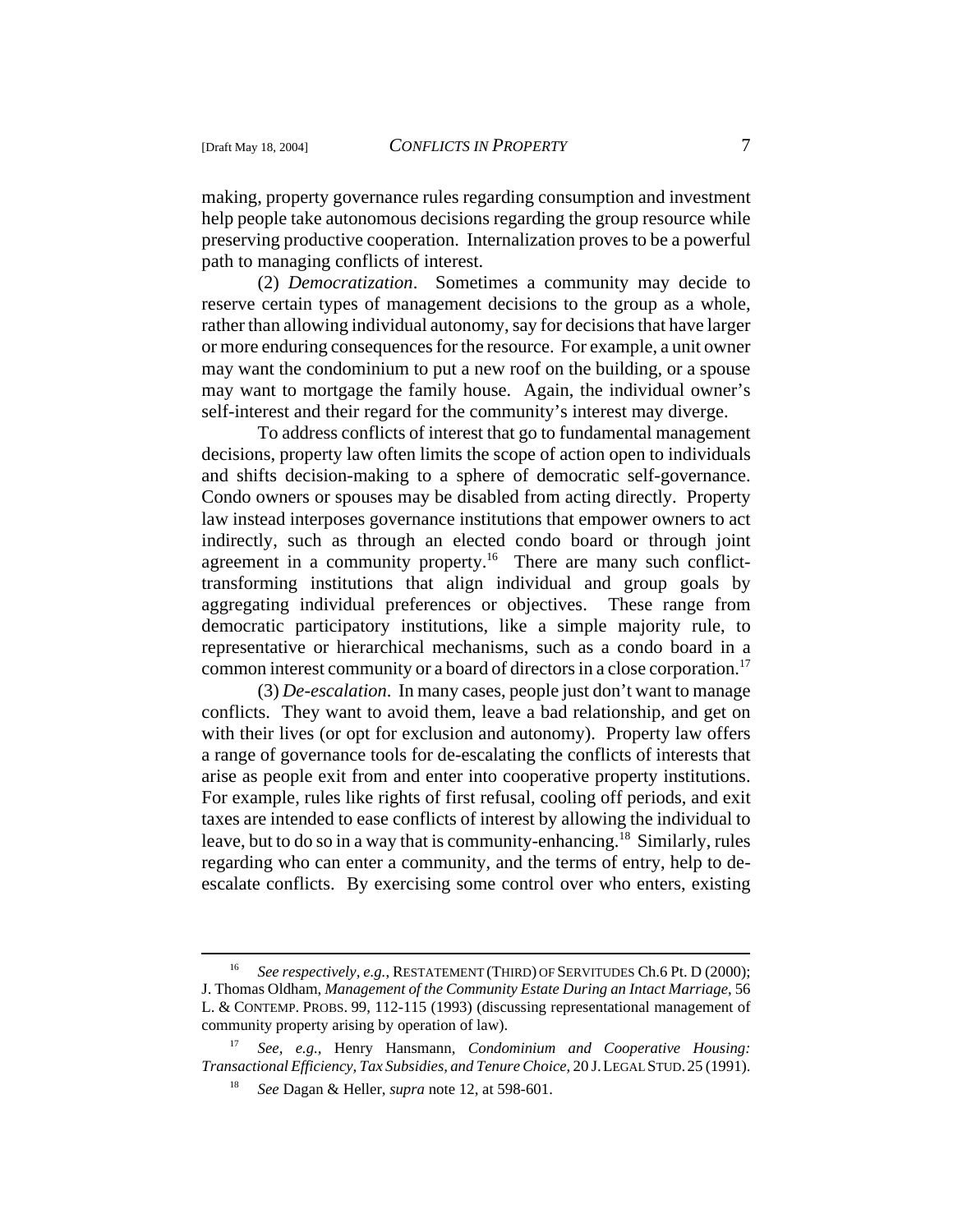members can find new members who are relatively more likely to take a community-enhancing approach to the conflicts of interest that may arise.<sup>19</sup>

The three approaches property law employs in managing conflicts of interest—internalizing externalities around individual use and investment decisions, democratizing a set of management decisions by shifting authority from individual to group control, and de-escalating tensions around entry and exit—are ideal types, which in turn cover vastly divergent rules. Thus, for example, internalizing consumption and investment decisions by owners can be achieved by limiting access to the joint resource or by an opposing rule that allows access but then provides some accounting mechanism for costs and benefits. Democratizing management, in turn, can be accomplished by an elected hierarchical management; but it can also be reached using a more participatory set of procedures. And deescalating tensions can be achieved by relying on exit through sales into the market, or though procedures regulating entry and exit. A restatement of the rules dealing with consumption and investment, management, and alienation across the wide range of liberal commons institutions would need to include rules of all of these types and many more.

#### III. A TYPOLOGY OF CONFLICTS IN PROPERTY

In this part, we show that the multiplicity of property solutions to conflicts of interest is neither chaotic nor unprincipled. Rather, these solutions can be explained by reference to the divergent "characters" of the underlying property institutions. Property law supports a wide range of institutions that facilitate the economic and social gains possible from cooperation. Some of these institutions, such as a close corporation, are mostly about economic gains—securing efficiencies of economies of scale and risk-spreading—with social benefits being merely a (sometimes pleasant) side-effect. Other institutions, such as marriage, are more about the intrinsic good of being part of a plural subject, where the *raison d'être* of the property institution refers more to one's identity and interpersonal relationships, while the attendant economic benefits are perceived as helpful by-products, rather than the primary basis for cooperation.<sup>20</sup> The underlying character of the divergent relationships proves to be the key to explaining property law's devices for managing conflict of interest. $^{21}$ 

<sup>19</sup> *See* Margaret A. McKean, *Success on the Commons: A Comparative Examination of Institutions for Common Property Resource Management*, 4 J. THEORETICAL POL. 247, 263 (1992).

<sup>20</sup> *See* Dagan & Frantz, *supra* note 12, at 81-84.

<sup>&</sup>lt;sup>21</sup> Notice that a public-spirited goal does not, of itself, make a property form "social" (continued...)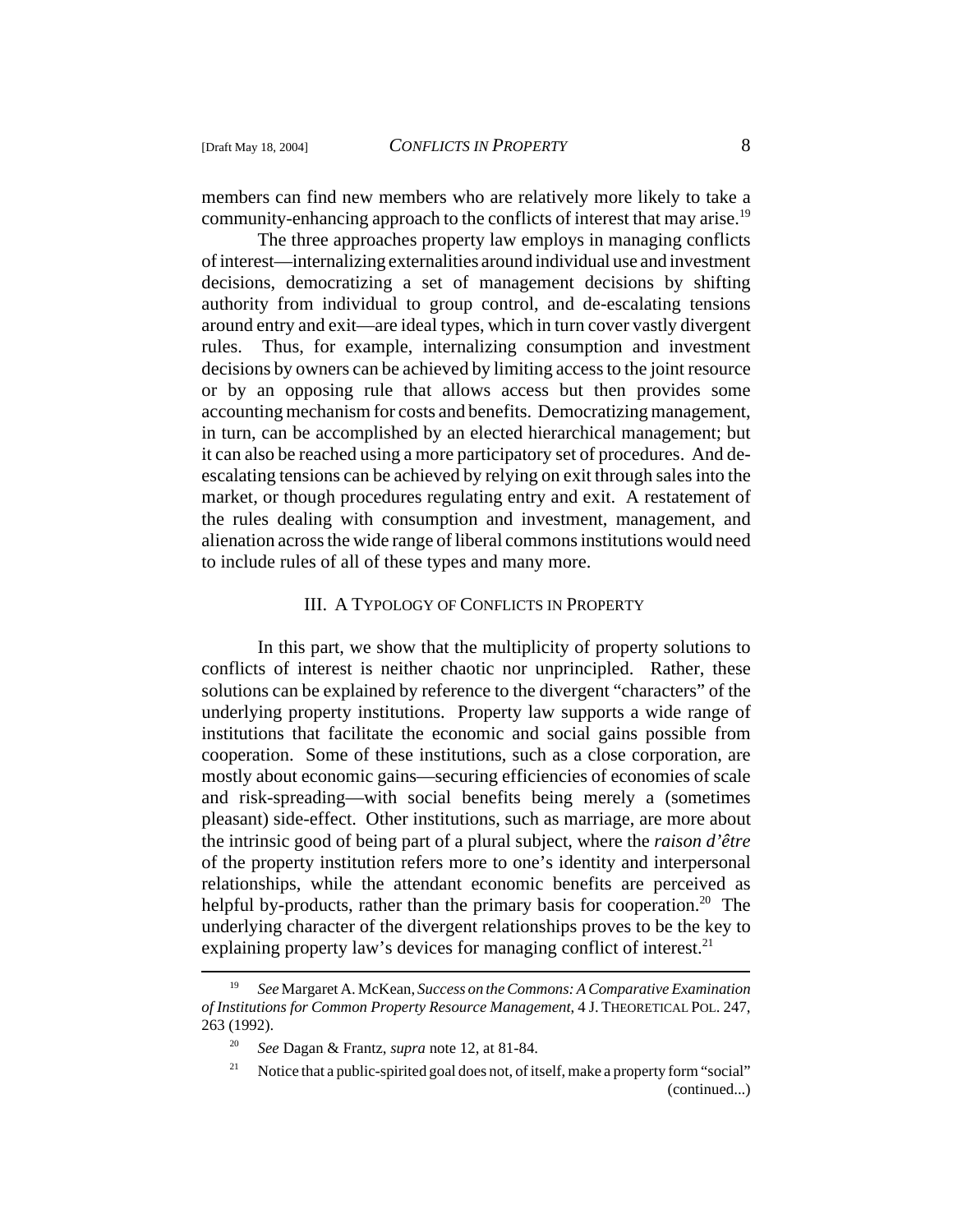### *A. Conflict Management and the Character of Property Institutions*

We begin by stating our most general proposition regarding how property law partially realigns stakeholders' interests: management rules track the economic or social character of the underlying property institution. Our distinction between economic and social is not about whether the activity is economic or not, in some absolute sense. After all, we are dealing with property institutions that always have economic implications, especially at the "end-game" when relationships break down, and people move from managing conflicts of interest to escaping them. Thus, even in the marital property context, end-game rules concern themselves primarily with economic allocation rather than facilitating social interactions. But colorful dramas at the end-game of property institutions should not obscure the daily—but ultimately more germane—mid-game life of these property institutions.<sup>22</sup> Hence, we focus on the role of property institutions as fora for various types of interpersonal relationships. Our reference to the "character" of the property institution seeks to capture its predominant or underlying purpose.

The differing purposes of property institutions are all-important, as they should guide the rules which are needed to support the mid-game, interpersonal relationship which the underlying property institution aims to facilitate. Even rules about the end-game (partition or divorce) can be analyzed from this perspective because they can, and should, serve as background norms to channel and shape the expectations of participants in the varying property institutions at stake.<sup>23</sup> In other words, mid-game purposes dealing with the daily and the mundane inform end-game rules dealing with failures and pathologies. Rather than focusing analysis on the failures of these property institutions, we instead look at the core period of success, the period that provides stakeholders their predominant motivation

 $21$ (...continued)

in our taxonomy if this goal is mostly *external* to the members' relationships *inter se.* For this reason, it should not be surprising that the prevalent institutional form of nonprofit organizations is business-like. *See, e.g.,* Evelyn Brody, *Institutional Dissonance in the Nonprofit Sector,* 41 VILL. L. REV. 433 (1996); Eugene F. Fama & Michael C. Jenson, *Separation of Ownership and Control*, 26 J.L. & ECON. 301, 318-21(1983); James J. Fishman, *The Development of Nonprofit Corporation Law and an Agenda for Reform,* 34 EMORY L.J. 617 (1985).

<sup>&</sup>lt;sup>22</sup> For the claim that instead of focusing on law's pathologies, lawyers should turn their attention to the way it functions in people's daily lives, see H.L.A. HART, THE CONCEPT OF LAW 79-88 (1961).

<sup>23</sup> *See* Dagan & Heller, *supra* note 12, at 597-98; Frantz & Dagan, *supra* note 12, at 95-98.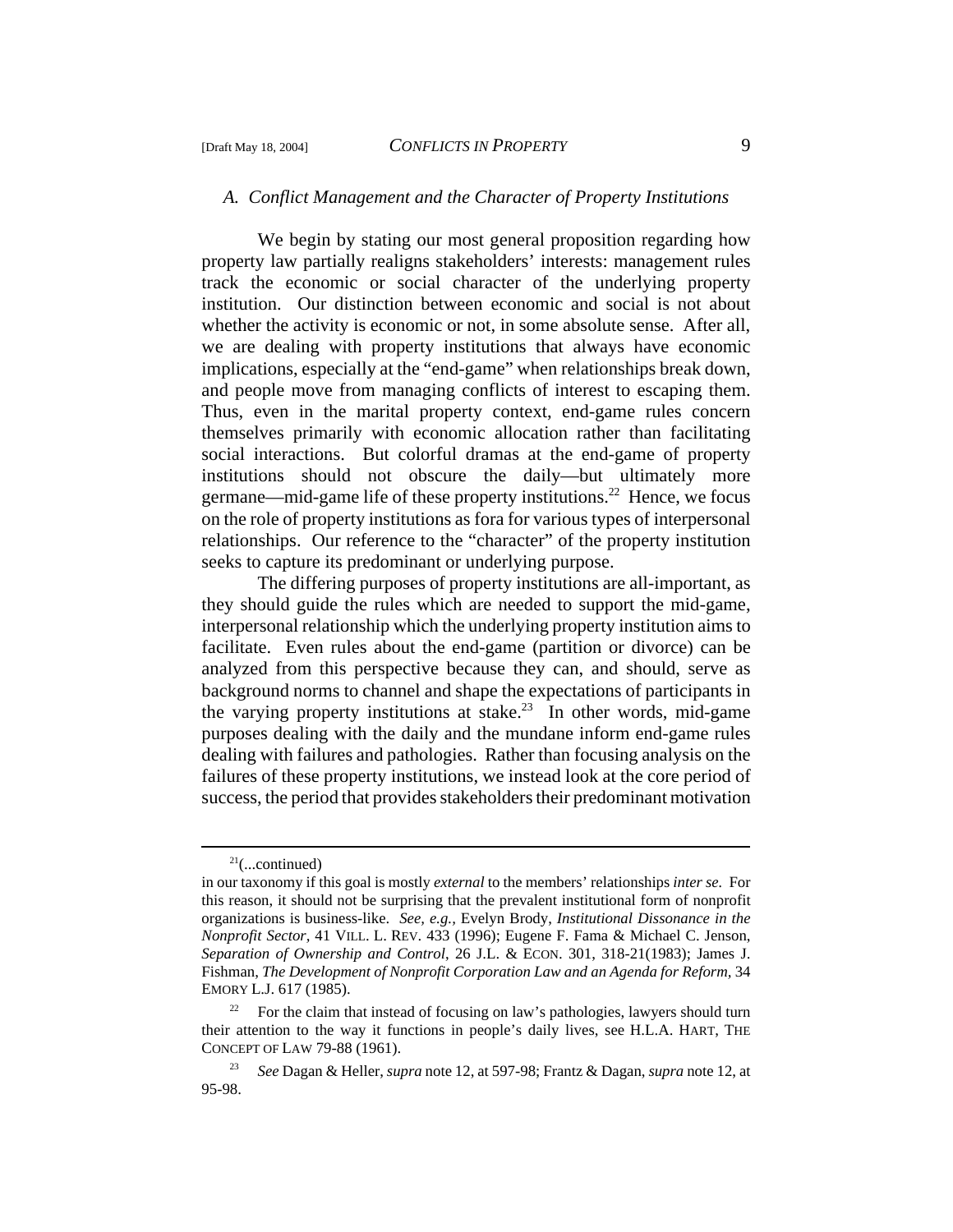for entering the relationship, and that structures the rules for conflicts management.

In many contexts the economic and social mid-game purposes tend to reinforce one another because interpersonal capital facilitates trust, which, in turn, gives rise to economic success, and economic success tends to strengthen trust and mutual responsibility.<sup>24</sup> But at times economic success and social cohesion push in different directions. While neither front can be wholly abandoned—because either total economic failure or the collapse of social cohesion will effectively end cooperative resource management—different property institutions (from close corporations to families) allow differing emphases for economic success and social cohesion. More precisely, for property institutions at the economic end of the spectrum, ideal-typic parties to conflicts of interests are (implicitly) conceptualized by law as "absentee investors"; by contrast, at the social end, they are "active participants."

As property institutions approach the economic pole of the spectrum, the more likely it is that stakeholders will be treated as "absentee investors," interested in maximizing profit while minimizing their daily involvement.<sup>25</sup> This implicit conceptualization affects the nature of the legal rules regulating potential conflicts of interest in all three decisional spheres. Concerns about potential conflicts of interests regarding the sphere of individual consumption and investment decisions—concerns about internalizing costs of over-use and under-investment—will be solved by limiting access to the resource. Potential conflicts of interests in the sphere of democratizing management decisions, in turn, are likely to be handled by setting hierarchical and formal procedures. And in the third sphere of transactions, de-escalating conflicts, there will be little internal control because market transactions provide ample policing against the external effects of stakeholders' decisions.

By contrast, the closer a property institution is to the social pole, the more stakeholders are increasingly understood—by themselves and by others—as active participants in a joint endeavor, members in a purposive community. Thus, concerns about over-use and under-investment can no longer be solved by limiting access. The law must set what we call a sphere of "individual dominion"—a realm of decisions regarding consumption and investment that a member can take on her own. In this realm, the potential abuses of over-use and under-investment must be regulated head-on by

<sup>24</sup> *See* Philip Pettit, *The Cunning of Trust*, 24 PHIL.&PUB.AFF. 202, 209-10 (1995).

<sup>25</sup> *See, e.g.,* Henry Hansmann & Rainer Kraakman, *The Essential Role of Organizational Law*, 110 YALE L.J. 387, 423-25 (2000); MARK J. ROE, STRONG MANAGERS, WEAK OWNERS: THE POLITICAL ROOTS OF AMERICAN CORPORATE FINANCE 4-8, *passim* (1994).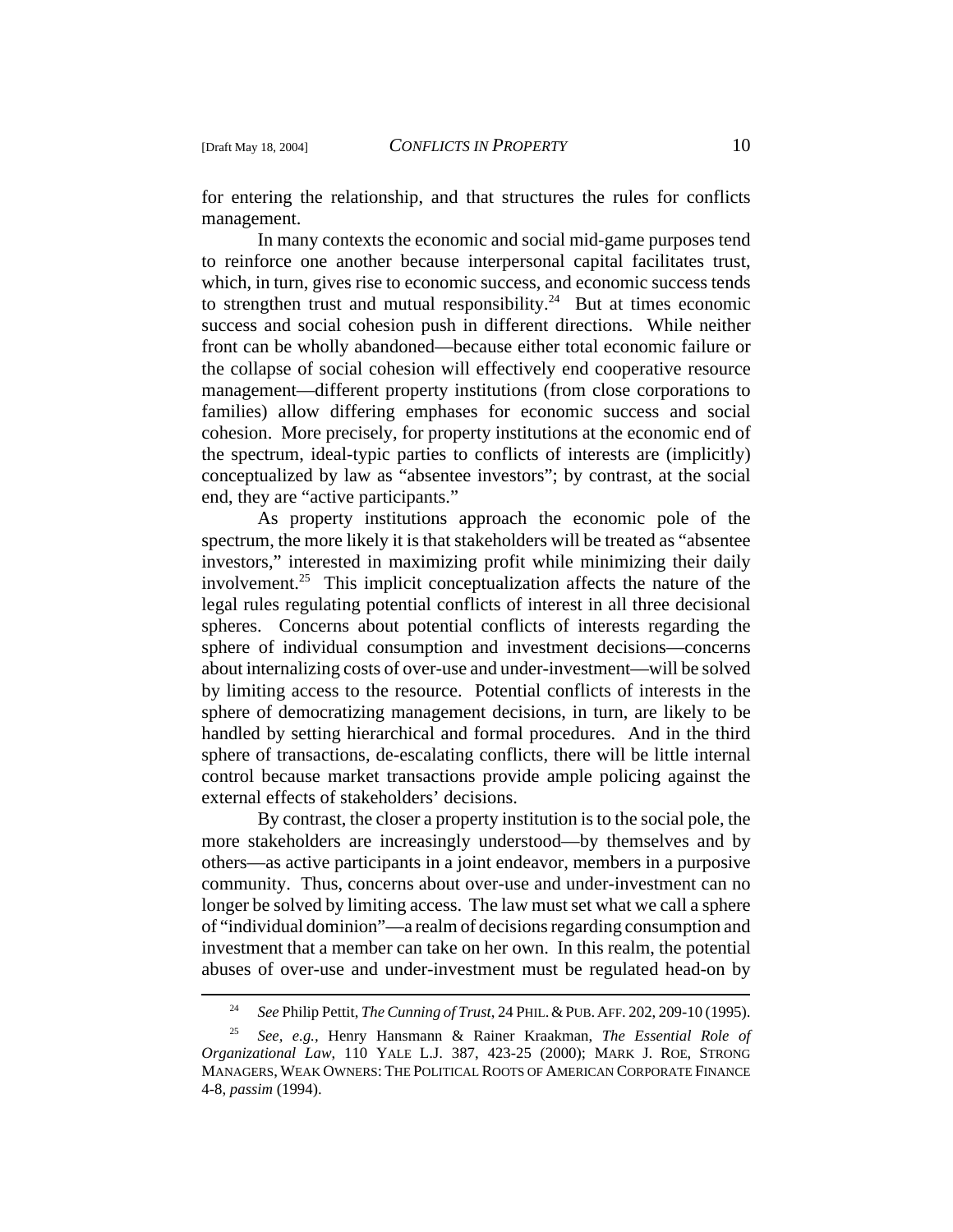setting accounting rules that protect against such opportunism. Furthermore, when we get to the sphere of more fundamental managerial decisions, hierarchies become—at least in liberal legal environments—increasingly unacceptable. Where the economic aspect is tangential to the role of the joint resource as a focal point of a community's self-identification, participatory procedures are called for. The closer a property institution is to the social pole, the higher the emphasis is on voice; the more likely, in other words, that we will find a republican governance regime in which joint management is not only a means to the end of maximizing yield, but also a forum and a medium of communitybuilding. Finally, in these types of property institutions the market does not provide sufficient protection against external effects in stakeholders' transactional decisions. The more social it is, the higher are the risks of opportunistic exit and entry. Thus, the more social it is, the more collective control we see over exit and entry. Supporting predominantly social property institutions requires legal mechanisms aimed at policing opportunistic exit and preempting opportunistic entrants.26

As these sketches suggest, the economic/social spectrum informs the animating values that drive law's solutions to conflict of interest problems. The discussion below develops the argument by showing that this spectrum helps explain, and indeed justify, many of the rules addressing problems of conflict of interest in consumption and investment, management, and alienation of group resources. In other words, situating legal rules in context transforms seeming chaos into a coherent legal landscape.

## *B. Addressing Consumption and Investment*

Legal rules addressing conflicts of interests in the context of consumption and investment by individual stakeholders take three main forms: limiting access to the joint resource; providing for an accounting based on the relative contribution of the individual parties; and prescribing a regime which collectivizes their individual inputs and outputs. Each form is based on a specific understanding of the parties' relationship and will be ill-suited if transplanted in an alien context.

As a corner case, beyond the direct scope of the Article, consider a shareholder in a publicly held corporation. Such a shareholder is precluded from having access to the assets of the firm: she can neither consume these resources nor make any (individual) decisions regarding investment in

<sup>26</sup> *See* Dagan & Heller, *supra* note 12, at 567, *passim*.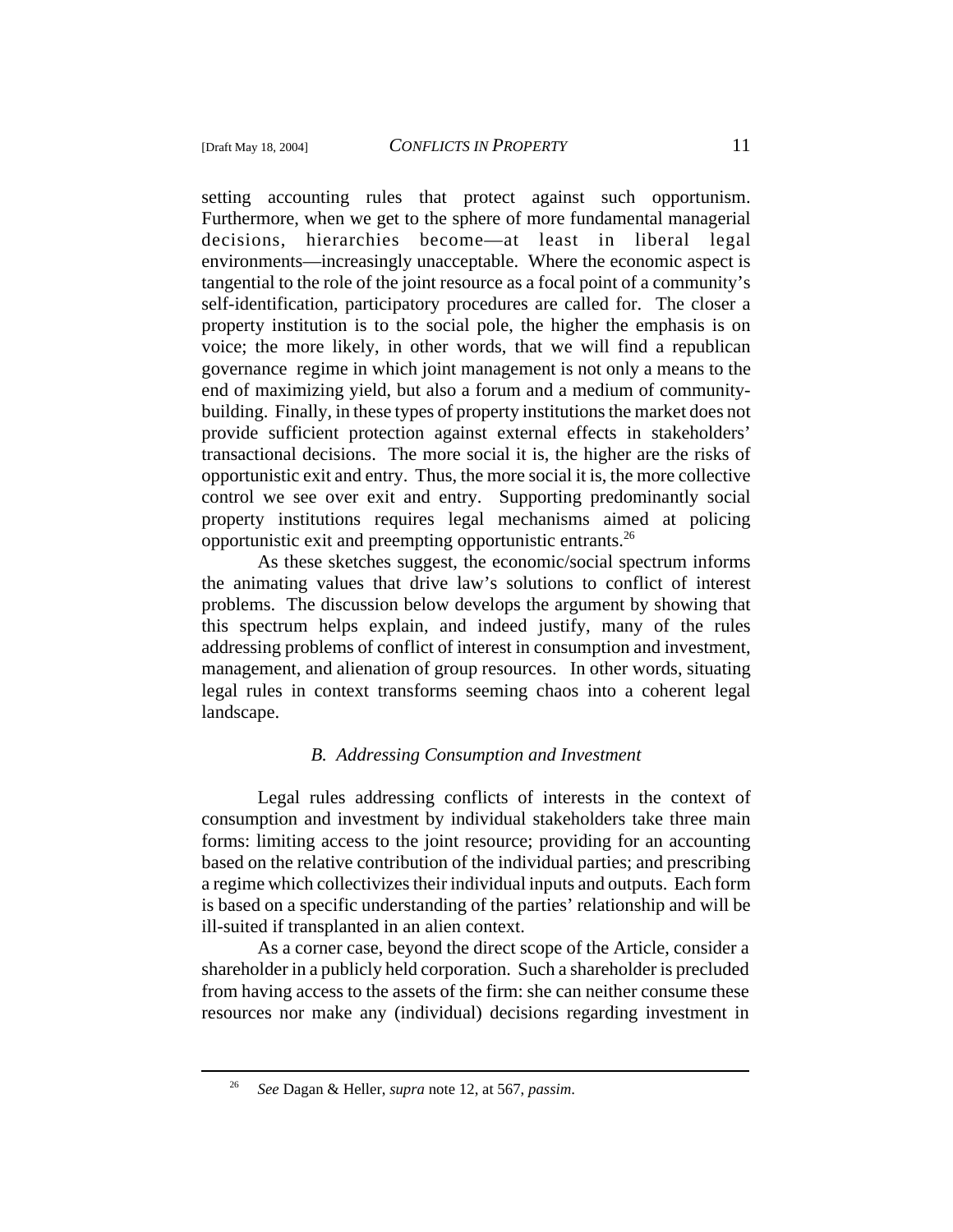them.27 Other stakeholders in property institutions do have some access to the joint resource, but the scope of their rights to consume and invest, and, even more importantly, the legal consequences following such individual acts vary significantly.<sup>28</sup> More specifically, as we shift from economic to social, we are shifting away from simple stakeholding and towards a more robust set of rights and responsibilities. In between the absentee owner and the spouse, we can find cases of active members in "Lockean communities" – communities committed to awarding rights or wages to those who contribute to the collectivity by engaging in purposeful value-creating activities.29 In such cases, contribution-based accounting rules safeguard the community against abuses of the decision-making power in consumption and investment decisions. Then, at the furthest social end of the spectrum—marital property—not only is the realm of individual involvement the widest, but it is also the most egalitarian.<sup>30</sup>

The law of co-ownership provides a nice example of a Lockean community. Internalization typifies the regulation of consumption and investment decisions in both common law and civil law traditions. This mechanism is firmly established in the Continental tradition with clear rules prescribing liability for the fair market value for use $31$  and an entitlement to pro rata contribution for investment in preservation of the common resource.<sup>32</sup> The rules of the common law fall short in some respects: liability for use is contingent upon the ouster of the absentee commoner;<sup>33</sup> and the entitlement to contribution is in most cases deferred up until the

<sup>27</sup> *See*, *e.g.,* MODEL BUS. CORP ACT §§ 6.30, 6.40, 8.01 (1998); *see also* ROBERT CHARLES CLARK, CORPORATE LAW § 3.2.1 (1986) (directors have formal legal authority to manage corporation); Hansmann & Kraakman, *supra* note 24; *but compare* DEL.CODE ANN., TIT. 8, § 351 (allowing charter of close corporations to indicate management by owners rather than board of directors); N.Y.BUS.CORP.LAW § 620 (2004) (allowing more robust ownership voting control over directors in corporations whose shares are not traded on national securities exchanges or regularly quoted in an over-the-counter market)

<sup>28</sup> Dagan & Heller, *supra* note 12, at 582-90; *see also* BROMBERG & RIBSTEIN ON PARTNERSHIPS § 3.04-3.05 (2004) (discussing abiding ambiguity in model partnership acts between "aggregate" and "entity" theories of property holding).

<sup>29</sup> *See* STEPHEN BUCKLE, NATURAL LAW AND THE THEORY OF PROPERTY 149-52 (1991) (discussing Lockean justification for property rights as reward for productive labor); STEPHEN R. MUNZER, A THEORY OF PROPERTY 255-67, 285-87 (1990) (pointing to the centrality of desert for labor to the justification for private property.)

<sup>30</sup> *See* Frantz & Dagan, *supra* note 12, at 126-32.

<sup>31</sup> *See, e.g.,* ISRAEL LAND LAW § 33, 1959, 23 L.S.I. 288, (1968-1969).

<sup>32</sup> *See* § 748 BGB, *translated in* THE GERMAN CIVIL CODE 122 (Ian S. Forrester et al., trans., 1975); ISRAEL LAND LAW § 32.

<sup>33</sup> *See, e.g.,* 2 AMERICAN LAW OF PROPERTY § 6.13, at 52-54 (A. James Casner ed., 1952).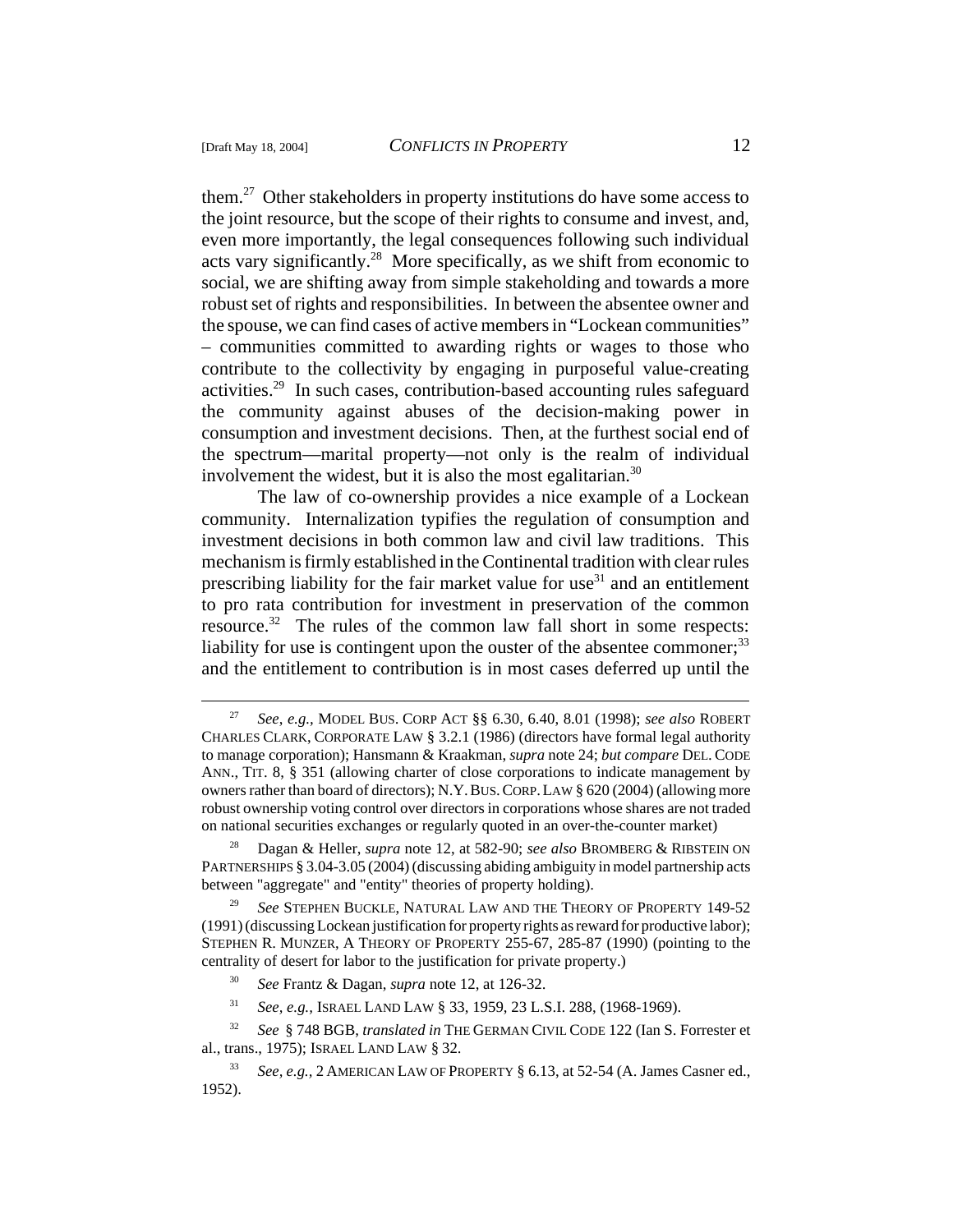time of partition.<sup>34</sup> These differences are not insignificant.<sup>35</sup> But for our purposes the similarities are much more important. Both traditions allow individual commoners access to the common resource for the purposes of consumption and investment. Both therefore need to set internalization rules that manage the resulting conflicts of interests which come about from the divergence between the self-interest of the individual commoner and the collective interest. And—our main point here—these internalization rules assume a Lockean baseline, which is the premise of law's accounting procedure, calculating individual inputs and outputs.

Compare this scheme with the law of marital property. As a liberal commons institution, marital property law is also concerned with possible conflicts of interests between spouses in their investment decisions in the marital estate. But while the rhetoric of individual contribution still pervades marital property law, its actual doctrine has very little to do with the Lockean desert-for-labor principle.<sup>36</sup> Instead of an accounting mechanism of individual inputs and outputs, the most basic norm of marital property law is equal division upon divorce.<sup>37</sup> This norm takes different forms in different jurisdictions—a bright line rule, a presumption, or a "starting point" which applies at the very least with regard to the family home.<sup>38</sup> What is important for our purposes here is again the common denominator of these different doctrines: their rejection of the accounting logic of Lockean baselines. A rule of equal property division on divorce discourages keeping an accounting of individual investments in and returns from the marital relationship. Contrariwise, equal division makes it easier for spouses to engage in sharing behavior that typifies marriage—investing in relationship-specific goods, specializing, and making individual sacrifices for the overall good of the marital community. Spreading the benefits and the risks of this kind of behavior equally between the parties transforms personal sacrifice into joint endeavor.<sup>39</sup>

The same egalitarian premise, but with a twist, applies to potential conflicts of interest in the consumption of marital assets. The basic rule follows the fundamental premise of sharing with no accounting by allowing

<sup>34</sup> *See, e.g.,* ROGER A.CUNNINGHAM ET AL.,THE LAW OF PROPERTY § 5.9, at 215-16 (2d ed. 1993).

<sup>35</sup> *See* Dagan & Heller, *supra* note 12, at 611-13.

<sup>36</sup> *See* Frantz & Dagan, *supra* note 12, at 89-90.

<sup>37</sup> *See, e.g.,* Martha Garrison, *The Economic Consequences of Divorce: Would Adoption of the ALI Principles Improve Current Outcomes?*, 8 DUKE J. GENDER LAW & POL'Y 119, 124 (2001).

<sup>38</sup> *See* Frantz & Dagan, *supra* note 12, at 101.

<sup>39</sup> *Id.* at 104.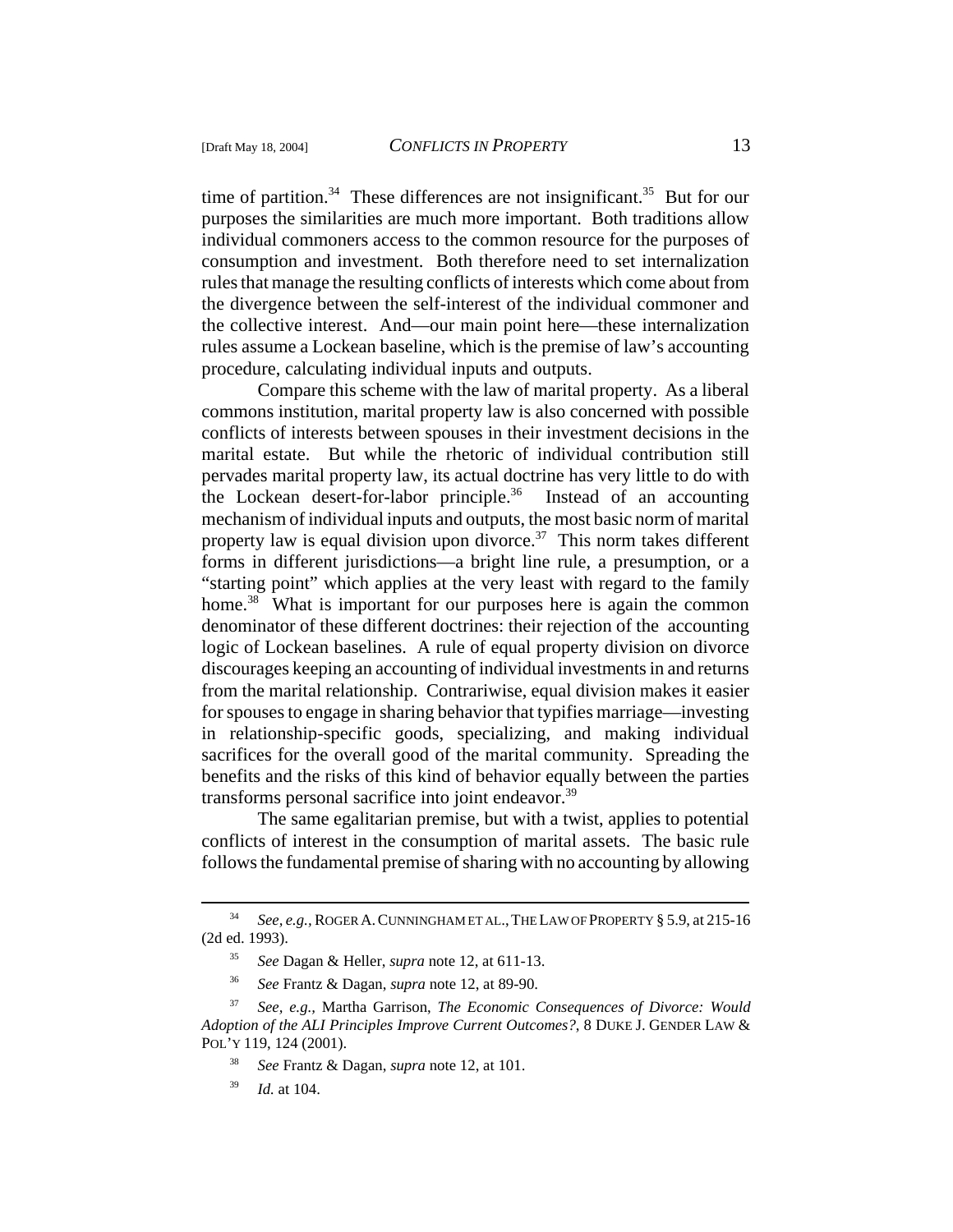normal consumption by a spouse even if it is not equal to the consumption of the other spouse. But in order to protect a daily routine of no accounting, marital property law also anticipates the pathological cases and protects each individual spouse from abusive consumption choices by the other. Hence, it also includes an ancillary rule which provides remedies for extremely irresponsible or overly self-interested consumption decisions, such as in cases of gambling, drinking, and drug-use, which tend both to benefit one spouse disproportionately and to threaten the integrity of the marital estate.<sup>40</sup>

### *C. Regulating Collective Decision-Making*

Paralleling the shift in underlying values guiding conflicts management, we also see a shift in the style of decision-making, moving from formal and hierarchical to informal and participatory. Predominantly economic property institutions are usually highly formal and hierarchical. Here, the regulation of conflicts of interests in the context of management decisions is addressed by *ex ante* rules setting governing bodies, allocating powers among them, and prescribing procedures for their routinized operation.41 These rules are typically foreground rules: rules that stakeholders and legal players alike expect to be deployed in the daily life of the property institution at stake (and not only during the end-game, which is inevitably legal).

By contrast, predominantly social property institutions are highly informal and participatory. Parties to neighborly relationships often find formalistic decision-making and resort to law to be the beginning of the end.42 So, if law is to facilitate such property institutions, it needs to act in softer ways by setting more participatory and looser procedures. Governance in these contexts is understood not only instrumentally, but also as a means to intensify the parties' inter-personal relations. Hence, republican participatory governance substitutes for the top-down

<sup>40</sup> *See* Oldham, *supra* note 16, at 161-64.

<sup>41</sup> *See, e.g.*, Zohar Goshen, *The Efficiency of Controlling Corporate Self-Dealing: Theory Meets Reality,* 91 CALIF. L.REV. 393, 401-08 (2003); Edward B. Rock & Michael L. Wachter, *Waiting for the Omelet to Set: Match-Specific Assets and Minority Oppression in Close Corporations*, 24 J.CORP.L. 913 (1999); Frank H. Easterbrook & Daniel Fischel, *Close Corporations and Agency Costs*, 38 STAN. L. REV. 271 (1986); Eugene F. Fama & Michael C. Jensen, *Agency Problems and Residual Claims*, 26 J.L. & ECON. 327 (1983).

<sup>42</sup> *See, e.g.,* ROBERT C.ELLICKSON,ORDER WITHOUT LAW:HOW NEIGHBORS SETTLE DISPUTES 60-64, 69, 76, 274 (1991); Elizabeth S. Scott & Robert E. Scott, *Marriage as Relational Contract*, 84 VA. L. REV. 1225, 1285-87, 1294-95 (1998).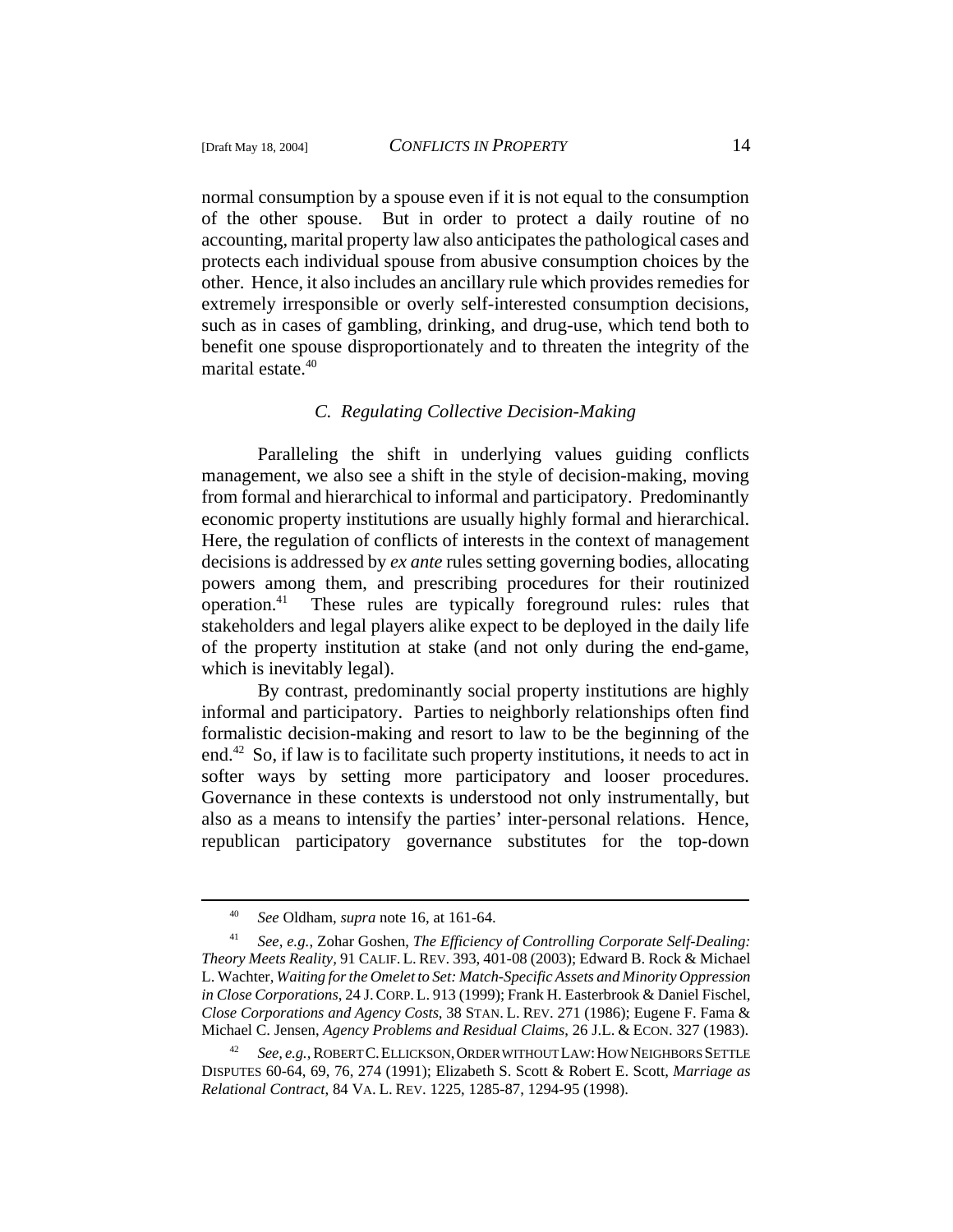governance of purely economic property institutions.<sup>43</sup> Furthermore, instead of foreground rules, law typically employs background regimes for consensual decision-making. Thus, a majority rule can provide a safety net against the potential abuse of holdout.<sup>44</sup> Similarly, incentives for thirdparties can help police the community's governance rules indirectly by voiding decisions regarding the common resource that were not reached by the appropriate majority or through the appropriate procedures.<sup>45</sup>

At first sight, it may seem that the effect of the character of property institutions on law's internalization mechanisms is a matter of substance, whereas its effect on law's democratization mechanisms is a matter of form. While the form/substance dichotomy maps to a large extent to these different mechanisms, it would be incorrect to ignore the ways in which management rules (democratization) implicate substance and consumption and investment rules (internalization) implicate form. Thus, the norm of equality that typifies the social end of our spectrum informs not only substantive rights of spouses, but also their voting rights. For instance, voice is not related to contribution in marriage.<sup>46</sup> On the other hand, not only law's democratization mechanisms for regulating potential conflicts of interests in management decisions function as safety nets in the background of the parties' relationships. Law's accounting rules governing consumption and investment decisions also function in a similar way, affecting the parties' behavior and expectations and protecting them from abuse, rather than regulating their daily life. $47$ 

But our focus in this section is on democratization: the differing ways in which property law addresses conflicts of interest that go to fundamental management decisions by setting procedures of collective management. The law of common interest communities provides a rich example for a formal and hierarchical management regime which typifies predominantly economic property institutions. A common interest community has the powers to manage the common property and administer the servitude regime of a real-estate development or neighborhood.<sup>48</sup> It can raise funds (by way of assessment of fees); manage, acquire, and improve common property; adopt rules governing use of property; and set

<sup>43</sup> *See* McKean, *supra* note 19, at 258, 260-61.

<sup>44</sup> *See* Dagan & Heller, *supra* note 12, at 577-79.

<sup>45</sup> *See generally* Dagan, *supra* note 9, at 1535-50.

<sup>46</sup> *See* Frantz & Dagan, *supra* note 12, at 103-06.

<sup>47</sup> *See* Dagan & Heller, *supra* note 12, at 578.

<sup>48</sup> *See* RESTATEMENT (THIRD) OF SERVITUDES §§ 6.4, 6.2(1) (2000).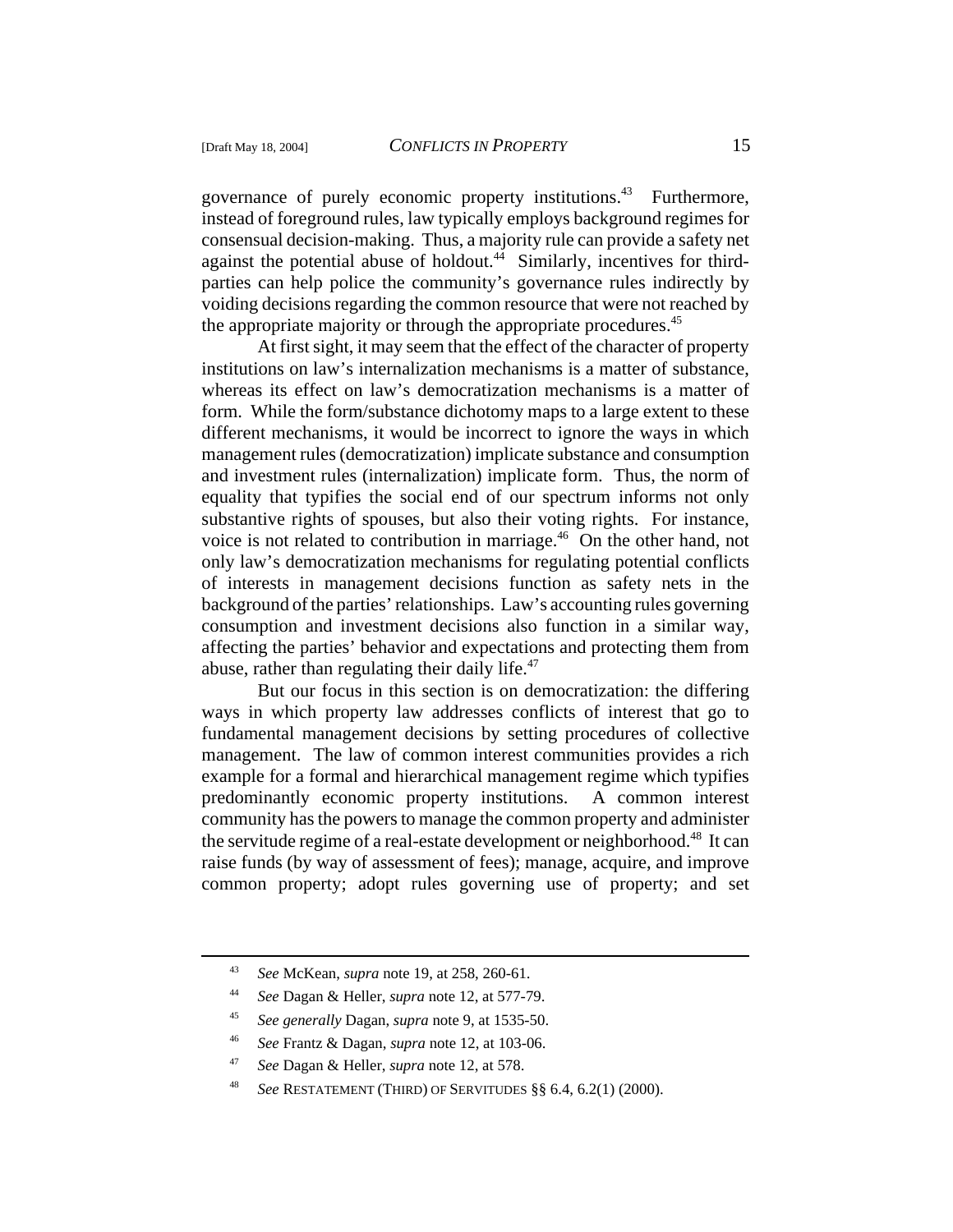procedures to encourage compliance and deter violations.<sup>49</sup> A common interest community is managed by an association, which is in turn governed for most purposes by a representative government: a board elected by its members. The board is entitled "to exercise all powers of the community except those reserved to the members," and members have "the right to vote in elections for the board of directors and on other matters properly presented to [them], to attend and participate in meetings of the members, and to stand for election to the board of directors. Except when the board properly meets in executive session, [members] are [also] entitled to attend meetings of the board of directors and to a reasonable opportunity to present their views to the board."<sup>50</sup>

Compare this formal and hierarchical management structure to the informal and participatory regime applicable in predominantly social property. One example comes from the governance of commons property in the Continental tradition, in which the law prescribes only a basic norm of majority rule, accompanied by open-ended rules of disclosure, consultation, and fair hearing.<sup>51</sup> Another example comes from the rules community property law prescribes for the governance of marital property.<sup>52</sup> Transactions in the marital estate that involve substantial amounts of money (such as a community real estate or business) or resources that reflect the group-identity of the marital community and the personhood of its members (again, the marital residence, but also its contents) require joinder.<sup>53</sup> Joinder is desirable in these context to ensure that decisions indeed reflect the communal goods; to manage, in other words, the potential conflict between the interest of each individual spouse and the collective good. The joinder rule is a background rule. It neither prescribes any specific governance procedure, nor does it require judicial intervention within a functioning marriage. Rather, in most cases where joinder is required, banks and other third-parties are recruited to police conflicts of interest. Where such third parties realize that effective transactions require joinder, they are likely to require joinder before they enter into the pertinent transaction with a spouse, thus indirectly preventing self-serving violations of the community.<sup>54</sup>

<sup>49</sup> *See id*. at §§ 6.5-6.8.

 $1d.$  at §§ 6.2(3), 6.16, 6.18 (2000).

<sup>51</sup> *See* Dagan & Heller, *supra* note 12, at 615-16.

 $52$  A somewhat similar analysis applies in the majority of common law jurisdictions that recognize the tenancy by the entirety. *See* Dagan, *supra* note 9, at 1524, *passim*.

<sup>53</sup> *See* Frantz & Dagan, *supra* note 12, at 126.

<sup>54</sup> *See, e.g.,* JOHN P. DWYER & PETER S. MENELL, PROPERTY LAW AND POLICY: A (continued...)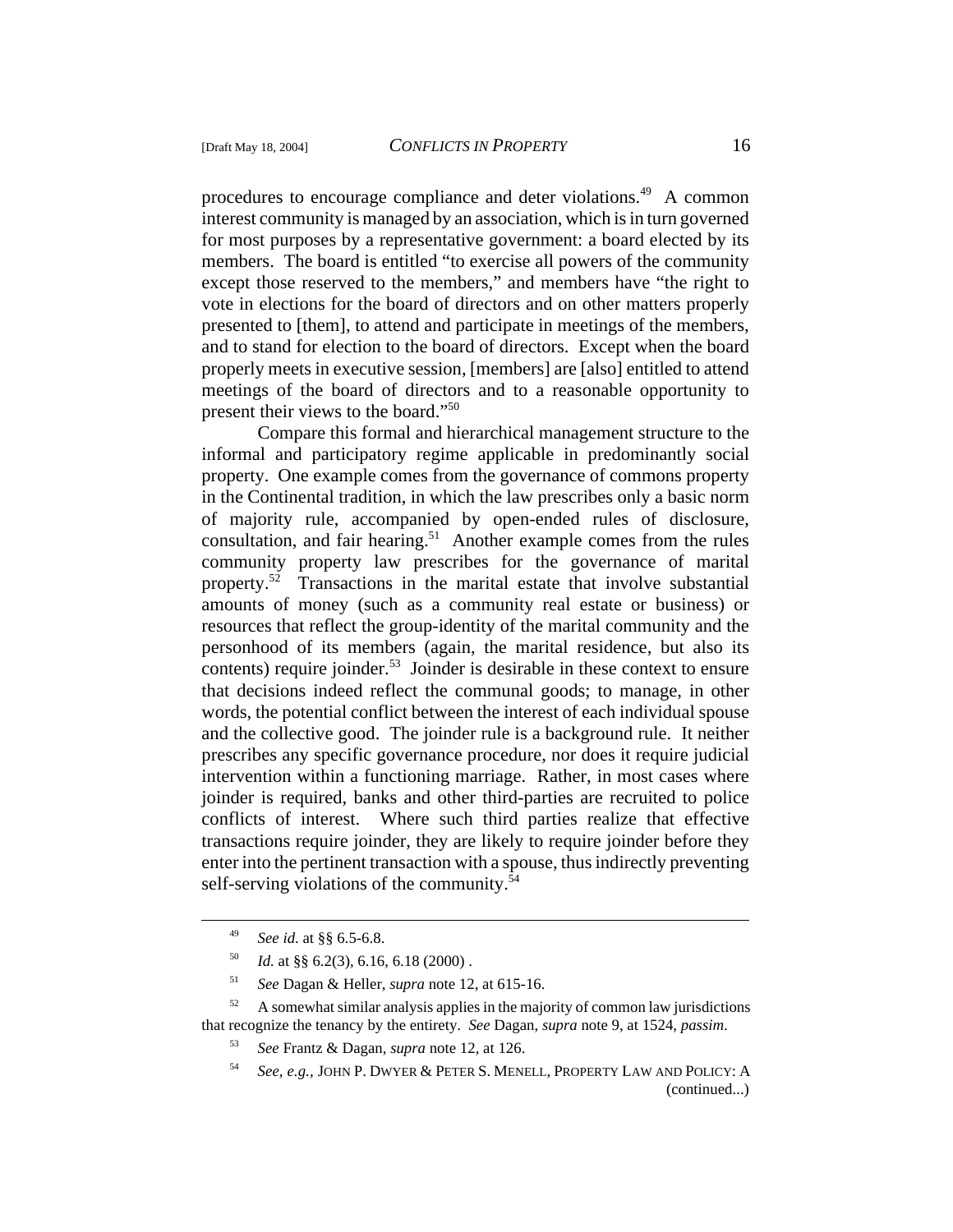#### *D. Policing Exit and Entry*

Decisions to sell (or buy) a share in the common resource can affect the well-being of the community and thus may give rise to worries of conflicts of interest. Yet, where predominantly economic property institutions are at issue, the pricing mechanism of the market sufficiently polices against abuse, so that there is no further need for a more fine-tuned de-escalating mechanism. This is indeed the law in the limiting case of our inquiry: publicly-held corporations.<sup>55</sup> As we move towards the pole of predominantly social institutions, things become more complicated. With respect to these property institutions, social cohesion is an increasingly important part of the value of the common resource, both to the remaining commoners and to the potential entrants. Here, to protect the community from opportunistic exit, we find rules aimed at ameliorating such potential conflicts of interest.

With some liberal commons institutions, these mechanisms take the form of moderate alienation restraints that protect cooperation values. Thus, one way to manage conflicts of interests in property institutions is by prescribing cooling off periods. This technique applies in many coownership settings<sup>56</sup> and was recently introduced (albeit in a controversial fashion) in some states that provide for waiting periods before divorce.<sup>57</sup> Cooling off periods can help ameliorate the damaging domino effect of defection in consumption and investment decisions. Such "grace periods" are, at times, enough to support the parties' continued trust and

<sup>54(...</sup>continued)

COMPARATIVE INSTITUTIONAL PERSPECTIVE 218 (1998).

<sup>&</sup>lt;sup>55</sup> In these institutions, the presumption in favor of free alienability can even extend to sales of controlling blocks of shares, which may allow large blockholders to capture arguably disproportionate premia for the sale of control. *Cf.* Frank E. Easterbrook & Daniel Fischel, *Corporate Control Transactions*, 91 YALE L.J. 698, 715-19 (1982) (arguing in favor of "market rule").

<sup>&</sup>lt;sup>56</sup> For example, Israel law sets a time limitation of five years for agreements restraining alienation, and prescribes that the time limit on agreements restraining partition is left to the discretion of the court—after three years, the court may order partition despite the agreement if the court deems it just to do so is. *See* ISRAEL LAND LAW §§ 34(b), 37(b).

<sup>57</sup> Covenant marriage, first adopted in Louisiana, is one well-known example of waiting periods for divorce. LA.CIV.CODE ANN. 9:272-75.1, 307-09 (West 2000). To the extent that covenant marriage does not allow immediate exit from emotionally or psychologically abusive relationships, it is obviously unsupportable. *See* Jeanne Louise Carriere, *"It's Deja Vu All Over Again": The Covenant Marriage Act in Popular Cultural Perception and Legal Reality*, 72 TUL. L. REV. 1701 (1998).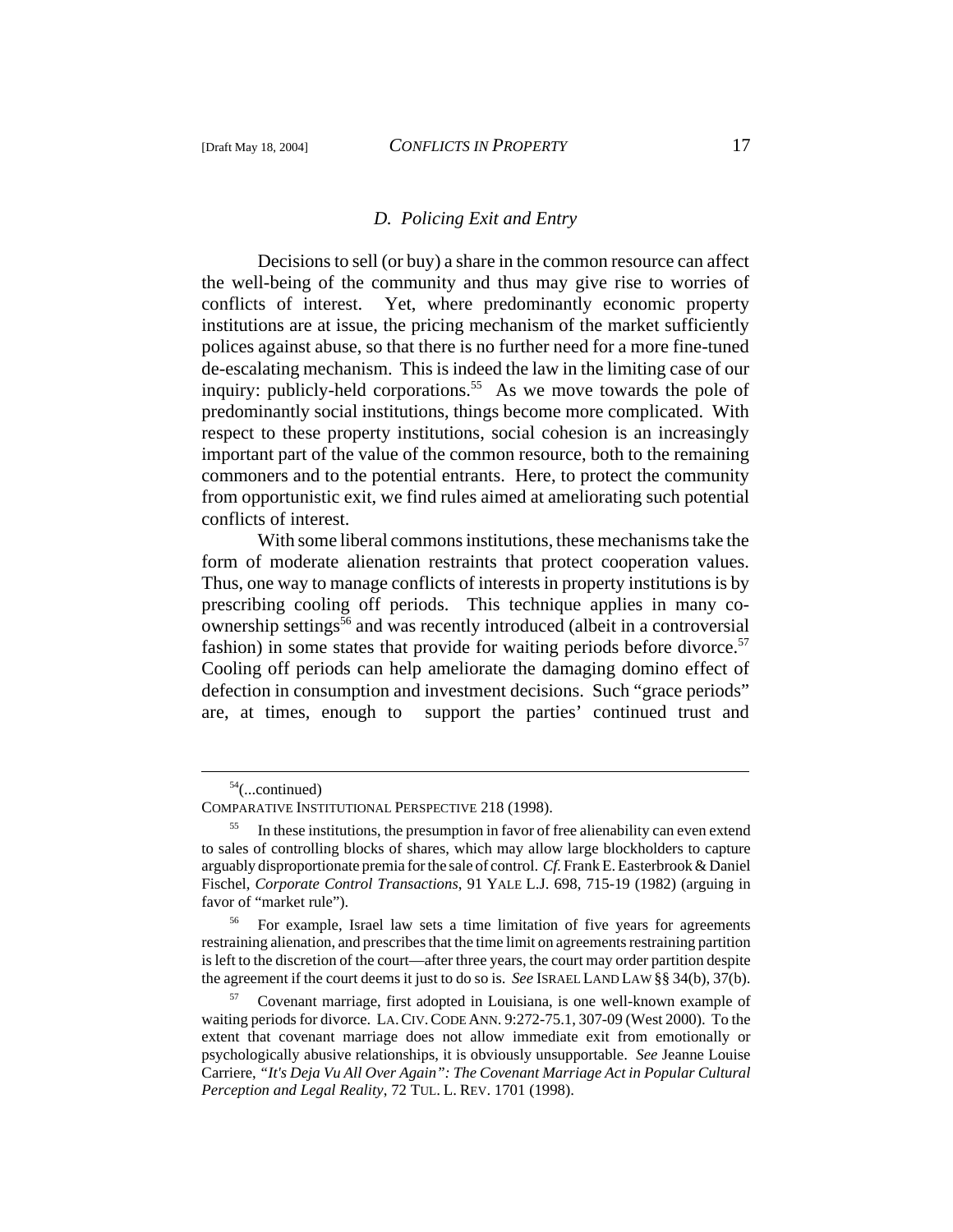cooperation even if fully "rational" parties would behave cooperatively only in indefinite games.58

Similarly, exit taxes that monetize the destructive effects of exit (the costs of recruitment and socialization of a replacement commoner) and are properly attuned to deter opportunistic departure,<sup>59</sup> can also serve as legitimate background rules that create more safety nets for community to work. The shift in marital property law from title theory through contribution theory to the increasingly prevalent norm of equal division upon divorce can be analyzed as an important example for such a virtuous exit tax.

Finally, de-escalating the conflicts of interests generated by exit decisions and policing against opportunistic entry may require entry-control mechanisms, such as a right of first refusal. This technique—applied notably in the contexts of condominiums and cooperatives $60$ —allows the group some degree of control over the identity of future transferees of the current commoners by screening non-cooperative entrants. By doing so, they also prevent exploitation by exiters who may be motivated either by spite or by the possibility of side payments from remaining members to ensure cooperative replacements.

These three techniques—cooling off periods, exit taxes, and entrycontrol—constitute a rich repertoire of de-escalating strategies for addressing the potential conflicts of interests generated by a member's decision to exit. But the context of exit raises another potential conflict of interest—a mirror-image of the one we thus far discussed, namely the fear that the exiter (or any individual commoner, for that matter) will be opportunistically diluted by other members of the community (the majority). Here again, insofar as predominantly economic property institutions are concerned, the pricing mechanism of the market provides a sufficient policing mechanism so that there is no need for any further deescalating technique. But as we move to the more social property institutions, the market may not be enough. In those contexts, sale may not sufficiently protect against opportunistic dilution, because it can be expected to under-value the pro rata ownership share of the exiter. This undervaluation is increasingly likely and significant as the social benefits

<sup>58</sup> *Cf.* MARTIN J. OSBORNE & ARIEL RUBINSTEIN, A COURSE IN GAME THEORY 135 (1994).

<sup>59</sup> A complicated matter, to be sure. *See* Dagan & Heller, *supra* note 12, at 600-01.

<sup>60</sup> *See* Mark D. Rosen, *The Outer Limits of Community Self-Governance in Residential Associations, Municipalities, and Indian Country,: A Liberal Theory*, 84 VA. L. REV. 1053, 1099-101, 1126-27 (1998); Gregory S. Alexander, *Dilemmas of Group Autonomy: Residential Associations and Community*, 75 CORNELL L. REV.14-15, 50-53 (1989); Hansmann, *supra* note 17, at 31-32.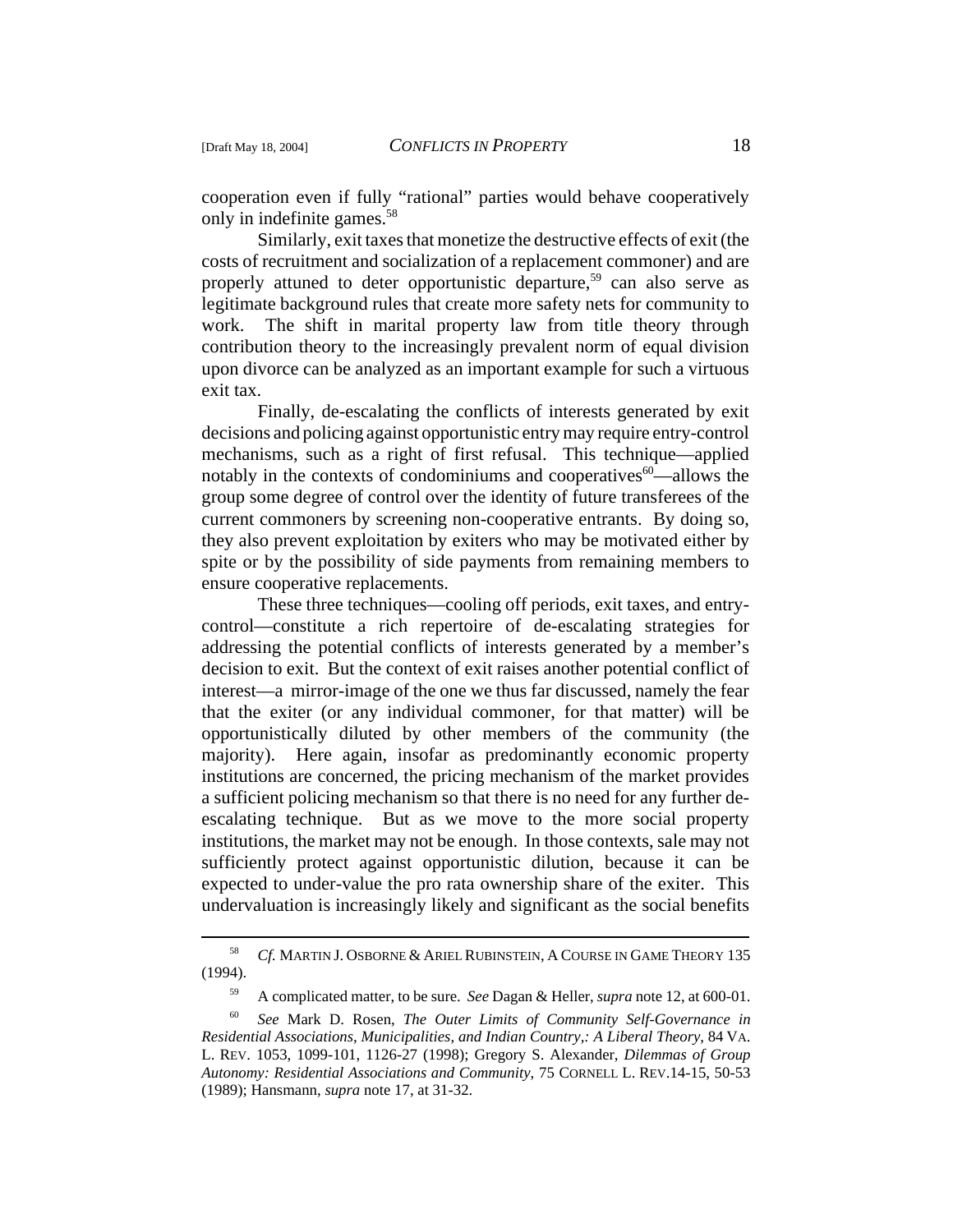of cooperation, and the role of participatory management, become more central to the commons resource, such as in the contexts of co-ownership and partnership. Because allowing a departing individual to break up the property institution is, in these contexts, the only way of policing against such an opportunism and preserving people's right to exit, the doctrine governing these contexts provides an inalienable right (which can be limited only temporarily) to partition or dissolution.<sup>61</sup>

### IV. CONCLUDING REMARKS

Once released from the straightjacket of exclusion theory, property law provides a fertile ground for inquiries about conflicts of interest. Because property is just as much about cooperation as it is about competition—because property law regulates governance at least as much as it addresses exclusion—property scholars need to begin thinking about management mechanisms for conflicts of interest. Managing conflicts is the inevitable price of cooperative property institutions. To be sure, avoiding and escaping conflicts of interests are, and should be, important legal responses. Nothing in what we have claimed in this Article argues against the centrality of the fee simple absolute or against the availability of exit—by sale and, where needed, even by dissolution. However, in an increasingly interdependent world, people frequently want or need to work together, but worry that others may take advantage of them. Property governance, properly understood as a set of techniques for managing conflicts of interests in liberal commons institutions, is law's response to this challenge.

Property law employs three types of techniques for the partial realignment of stakeholders' interests: internalization, democratization, and de-escalation. And the specific form of each technique is, by and large, fine-tuned to the character of the pertinent property institution. Table 1, below, reorganizes and summarizes our claims on this matter. Of course, as we mentioned throughout, economic and social aspects inhere in every property governance form, so what we present as a dichotomy exists as a spectrum. Also, there is not a necessary link between each mode of managing conflicts in property and each sphere of property governance. These associations are typical, but not inevitable.

<sup>61</sup> *See respectively* JOHN E. CRIBBET & CORWIN W. JOHNSON, PRINCIPLES OF THE LAW OF PROPERTY 114 (3d ed. 1989) (only agreements by co-owners not to partition which do not amount to restraint on alienation are enforceable and only for limited time); REVISED UNIFORM PARTNERSHIP ACT § 801(a) (1996) (dissolution of partnership at will); BROMBERG & RIBSTEIN, *supra* note 28, at § 7.01(a) (discussing right of dissolution at will as expressive of root norm of *delectus personarum*, that partners choose their associates).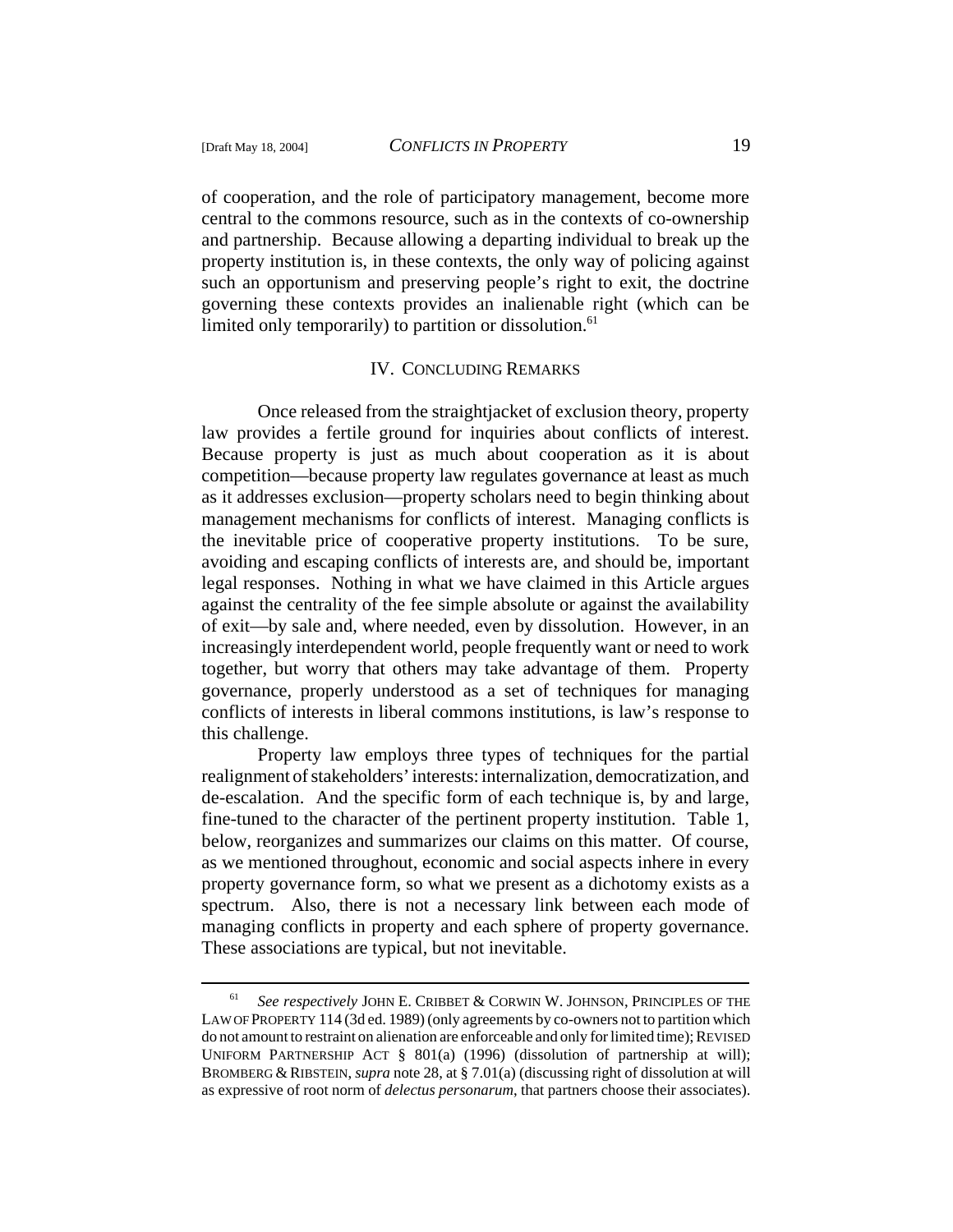|                                                      | Economic              | Social                                           |
|------------------------------------------------------|-----------------------|--------------------------------------------------|
| 1. Internalization/<br>Consumption and<br>Investment | limiting access       | accounting (from<br>contribution to<br>equality) |
| 2. Democratization/<br>Management                    | formal & hierarchical | informal $\&$<br>participatory                   |
| 3. De-Escalation/<br>Entry and Exit                  | market transactions   | some internal<br>collective control              |

#### TABLE 1: *Managing Conflicts of Interest in Property*

We hope to have taken here the first steps towards a better understanding of the ways in which property law deals with—avoids and escapes, but also manages—conflicts of interests. As a by-product, this inquiry may have also yielded a lesson regarding the concept of conflicts of interest itself, which may have applications beyond the context of property. We therefore conclude with the following thought, which we hope to develop in our future work.

Maybe the spectrum of solutions we have identified is not just a matter of varying manifestations of conflicts of interest, but is rather explained by the very different nature of such conflicts as one moves along the economic/social spectrum. By including different relationships between the active individual and the interest which is threatened by a conflict of interest, our spectrum reveals very different understandings (or conceptions) of the problem of conflicts of interest itself.<sup>62</sup>

On the one pole – the predominantly economic – conflicts are between the well-defined interest of an individual *qua* individual and the expectation that the individual will represent the collective interest the person is assigned to represent. Limiting access (or a Lockean accounting), hierarchical and formal governance, and market-based de-escalation devices are fine solutions to problems of conflicts of interests understood within the paradigm of an I/We dichotomy.

As one moves along the spectrum towards the more social contexts, this conceptualization of the problem of conflict of interest is increasingly

<sup>62</sup> *Cf.* Ariel Porat, *The Many Faces of Negligence*, 4 THEORETICAL INQ. L. 105 (2003) (arguing that negligence law should be reconsidered to account for the variety of balancing of interest dilemmas that are regulated through tort liability).